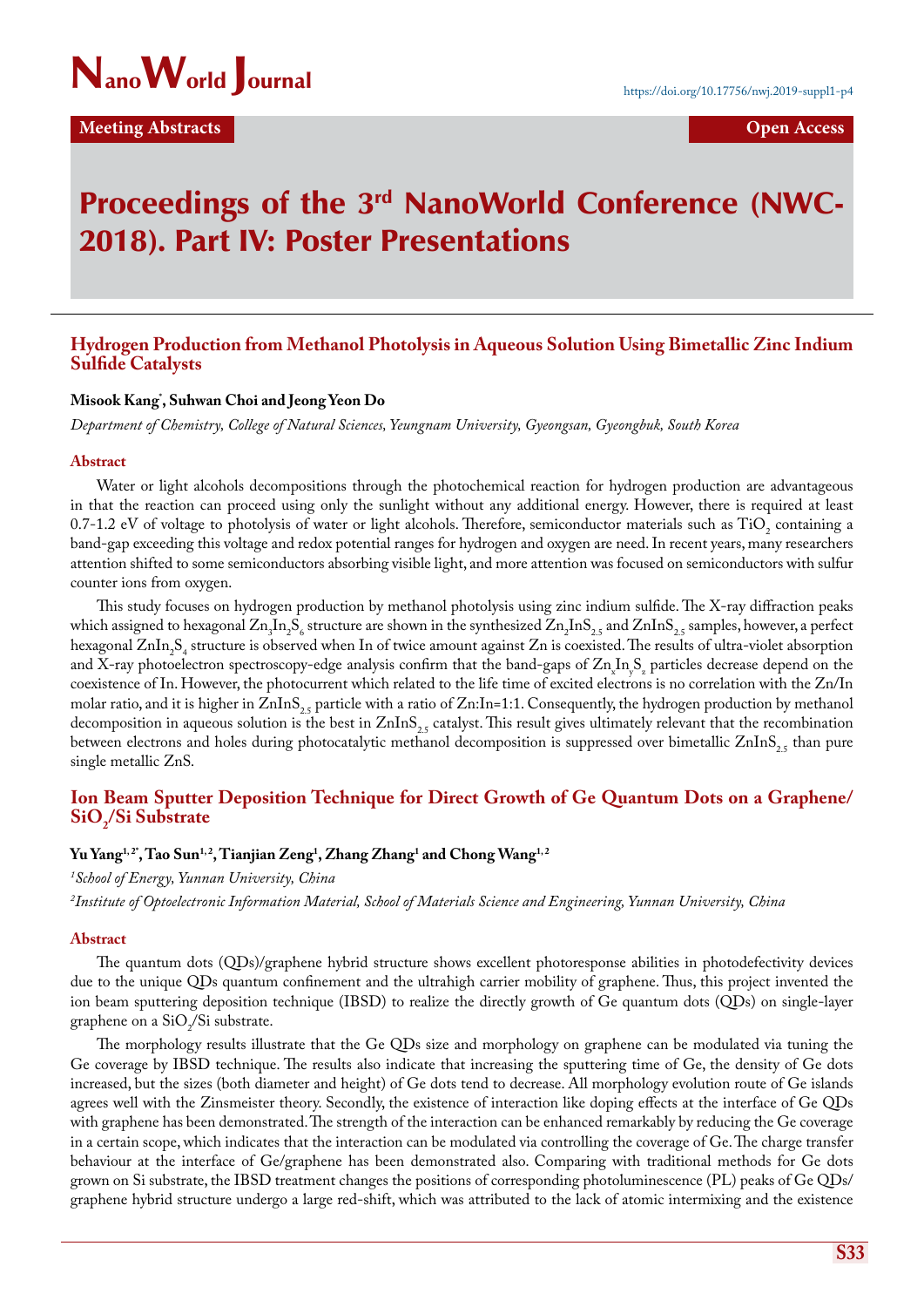of surface states in this hybrid material. According to the first principle calculation, the Ge growth on the graphene follows the Volmer–Weber mode instead of the traditional Ge QDs/Si system Stranski–Krastanow mode. The theoretical study also suggests that decreasing the Ge coverage enhances the interaction between Ge and graphene layer, which highly agree with the experimental results.

The final products were applied in a FET photodetectors, the device demonstrates the responsivity of 4.3 AW-1 at 808 nm infrared light irradiation and relatively large values (0.92) of β in absolute. The optoelectronic features indicate that the device using IBSD fabricated Ge QDs/graphene improves the efficiency of carrier transfer and overcome the limit of ligand barrier at the interface of Ge/graphene. This project supplies a new technique for fabricating hybrid nanostructure QDs/graphene for novel optoelectronic devices application.

### **Charge Transport, Interfacial Interactions and Synergistic Mechanism in BiNbO<sub>4</sub>/MWO<sub>4</sub> (M = Zn <sub>1</sub>) and Cd) Heterostructures for Hydrogen Production: Insights from a DFT+U Study**

### Francis Opoku<sup>1</sup>, Krishna Kuben Govender<sup>2</sup>, Cornelia Gertina Catharina Elizabeth van Sittert<sup>3</sup> and Penny Poomani **Govender1\***

*1 Department of Applied Chemistry, University of Johannesburg, Doornfontein Campus, Johannesburg, South Africa*

*2 Council for Scientific and Industrial Research, Meraka Institute, Center for High Performance Computing, Cape Town, South Africa 3 Research Focus Area for Chemical Resource Beneficiation: Laboratory of Applied Molecular Modelling, North-West University, Potchefstroom, South Africa*

#### **Abstract**

In the  $21^{st}$  century, the growing demand of global energy is one of the key challenges. The photocatalytic generation of hydrogen has attracted extensive attention to discuss the increasing global demand for sustainable and clean energy. However, hydrogen evolution reaction normally uses the economically expensive rare noble metals and the process remains a challenge. Herein, low–cost  $\frac{BINbO_4/MWO_4(010)}{MWO}$  heterostructures are studied for the first time to check their suitability towards photocatalytic hydrogen production. A theoretical study with the aid of density functional theory (DFT) is used to investigate the synergistic effect, ionisation energy, electron affinity, charge transfer, electronic properties and the underlying mechanism for hydrogen generation of  $\frac{BINbO_4/MWO_4(010)}{P}$  heterostructures. The experimental band gaps of bulk  $ZnWO_4$ , CdWO<sub>4</sub> and  $\frac{BINbO_4}{4}$  are well reproduced by the  $DFI+U$  method. The calculated band edge position shows a type–II staggered band alignment and the charge transfer between  $BiNbO<sub>4</sub>$  and  $MWO<sub>4</sub>$  monolayers results in a large interfacial built–in potential, which will favour the separation of charge carriers in the heterostructures. The effective mass of the photoinduced holes is higher compared to the electrons, making the heterostructures useful in hydrogen production. The  $\text{BiNbO}_4/\text{MWO}_4(010)$ heterostructures are more suitable for photocatalytic hydrogen production due to its strong reducing power relative to the  $\rm H^*/H_2O$  potential. This study sheds insight on the less known  $\rm BiNbO_4/ZnWO_4(010)$  heterostructures and the fully explored electronic and optical properties will pave way for future photocatalytic water splitting applications.

# The Magnetic and Electrocatalytic Properties for  $N$ i<sub>x</sub>Pt<sub>1-x</sub> Nanoalloys

#### Aixian Shan<sup>1\*</sup> and Chinping Chen<sup>2</sup>

*1 School of Mathematics and Physics, University of Science and Technology Beijing, Beijing, China 2 Department of Physics, Peking University, Beijing, China*

#### **Abstract**

We have synthesized bimetallic  $NiPt_2$  nanoalloys via a simple one-pot wet chemical method. They are sub-7 nm monodispersed single-crystal with the morphology of truncated octahedrons in the alloying state of disordered atomic arrangements. The effective magnetic moments exhibit two unusual properties. Firstly, an anomalous temperature dependency is observed, increasing from approximately 0.9  $\mu$ B/atom at 15 K to 1.9  $\mu$ B/atom at 300 K. Secondly, the magnitude of the average effective moment for the Ni atoms increases by a factor of more than three compared with bulk counterpart at room temperature. To understand these intriguing properties, we have carried out experiments by X-ray absorption near-edge spectroscopy (XANES) of the L3 edge for Pt and numerical calculations by density functional theory. The observed novel enhancement in magnetism and its anomalous temperature dependency are attributable to the electron transfer arising from the thermal-activation effects. The electron transfer might play important roles in the material functionalities not only for magnetic but also for electrocatalytic properties. To investigate the electrocatalytic properties, we have also synthesized  $\mathrm{Ni_{x}Pt_{1-x}}$ nanoalloys with controllable shape, size and compositions. Their electrocatalytic properties for the oxidation of methanol are apparently better than that the commercial Pt/C catalyst. This makes the  $\rm Ni_{x}Pt_{1\hbox{-}x}$  nanoalloys potential candidates as fuel cell catalysts.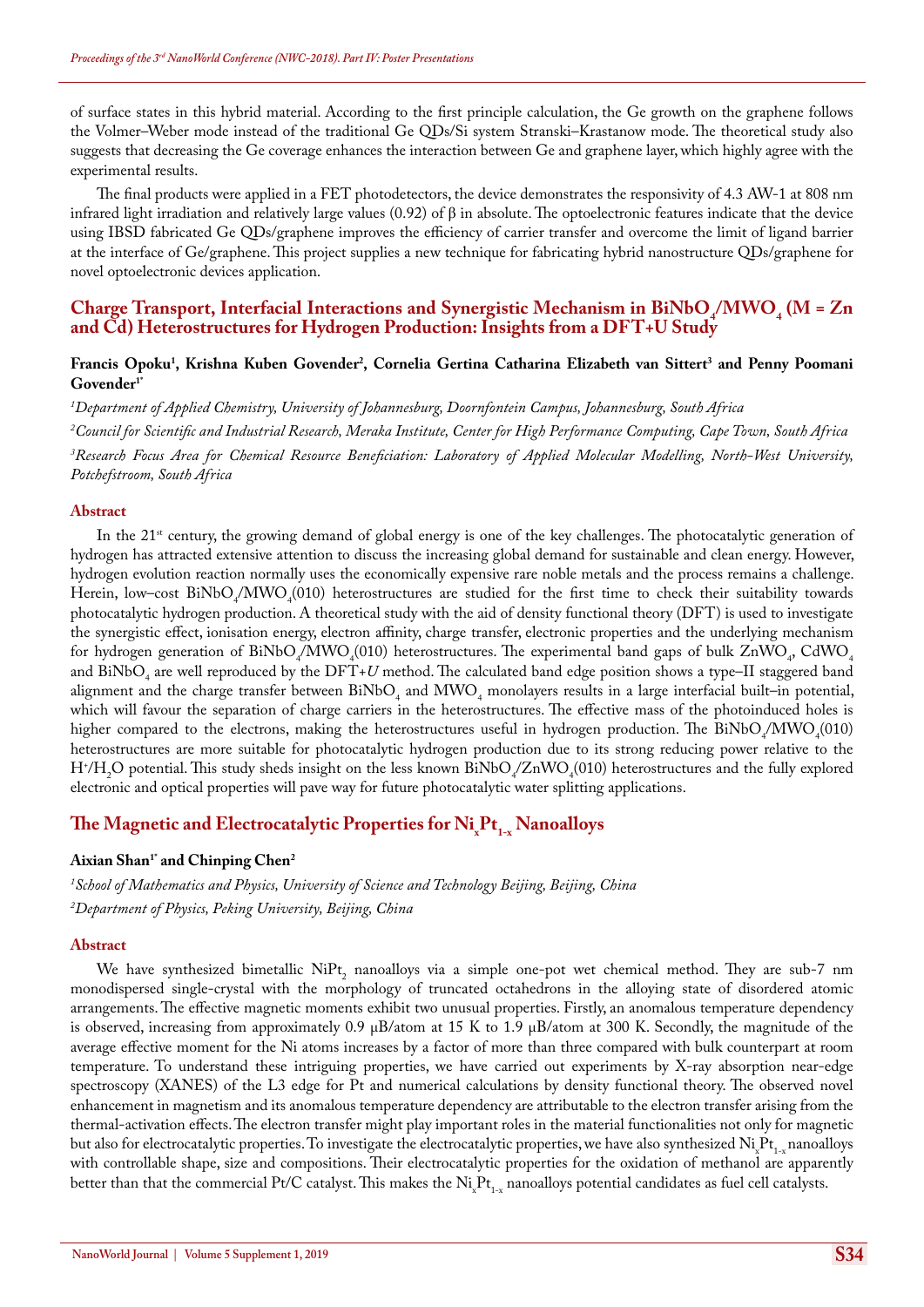# Preparation of Ge Quantum Dots on Graphene/SiO<sub>2</sub>/Si Substrates by Sputtering Deposition

### Anran Chen<sup>1,2\*</sup>, Jin Zhang<sup>1,2</sup> and Yu Yang<sup>1,2</sup>

*1 School of Energy, Yunnan University, China*

*2 Institute of Optoelectronic Information Material, School of Materials Science and Engineering, Yunnan University, China*

#### **Abstract**

Graphene-based hybrid materials combined with nanometer materials has gained a great research interests due to its novel promising applications. Here, we fabricate a composite of Ge Quantum dots (QDs) grown on graphene/SiO<sub>2</sub>/Si substrate by self-assembled ion beam sputtering deposition (IBSD) technique with growth interrupt. All the samples were grown under 500 °C and the interrupt time was all set as 10 minutes with different deposition time. The evolution behavior and the doping effect were investigated by atomic force microscope (AFM) and Raman spectra. The size and density of Ge QDs increase first and then decrease with the increase of deposition time. When deposition time is 180 s, the density of Ge QDs can reach to 109/cm2 , and its morphology and size are the most uniform. At the same time, Red shift of G peak in Raman spectra indicates charge doping effect between Ge and graphene. Our research provides preliminary study for preparation of Ge QDs/graphene composites and use for optoelectronic devices to improve photoelectric properties.

### **Synthesis of Molybdenum Sulphide Nanostructures for the Treatment of Pollutants in Water**

### **Leelakrishna Reddy\* and Madima Ntakadzeni**

*Department of Applied Physics and Engineering Mathematics, University of Johannesburg, Doornfontein Campus, South Africa*

#### **Abstract**

Water pollution is a major hazard for humankind; the subsequent effect is the scarcity of clean drinking water. These effects are experienced both in South Africa and in the world at large, thus the demand for clean drinking water has posed a challenge for researchers. The commonly found pollutants in water are the dyes Methyl Blue (MB) and Rhodamine (RhB) as well as the heavy metals, such as Chromium (VI). These are found to be the major contributors to pollution in water. The aim of this research is to fabricate nanostructured compounds for the removal of these dyes and heavy metals from water. In this regard, molybdenum sulphide and its nanostructure composites are synthesized to evaluate its photocatalytic properties with respect to water treatment. Molybdenum sulphide nanostructures are synthesized via hydrothermal methods using various capping agents, such as Polyethylene glycol (PEG-400) and Ethylenediaminetetraacetic acid (EDTA) as the samples PEG-MoS<sub>2</sub> and EDTA- $M$ o $S_2$  respectively. Further, the nanocomposites of EDTA-Mo $S_2$  and manganese chloride are also synthesized for the removal of chromium. Results show that by using PEG-MoS<sub>2</sub>, a degradation efficiency of 97.3% for RhB is achieved in a time of 75 minutes, while a 98.1% efficiency of MB removal is achieved in a time of 90 minutes. On the other hand, the use of EDTA- $M$ oS<sub>2</sub> for the removal of the dyes RhB and MB are found to be 86.5 and 99.8%, respectively efficient in a time interval of 90 minutes. Likewise, the PEG-MoS<sub>2</sub> nanostructures are tested for the catalytic reduction of chromium and are found to have an efficiency of 91.1% in a time interval of 75 minutes.

### **Route of Preparation a High Surface Area Zirconium Oxide**

### **Rudzani Sigwadi1\*, Mokhotjwa Dhlamini2 , Touhami Mokrani1 and Fulufhelo Nemavhola3**

*1 Department of Chemical Engineering, University of South Africa, South Africa*

*2 Department of Physics, University of South Africa, South Africa*

*3 Department of Mechanical and Industrial Engineering, University of South Africa, South Africa*

#### **Abstract**

Stable and high-surface-area zirconia oxide nanoparticles have been synthesized by means of the hydrothermal method. The BET results show a high surface area of 543 m<sup>2</sup>/g was obtained in the hydrothermal process, having a high porosity in nanometer range. The hydrothermal method was operated at 120 °C, under autoclave with a Teflon liner at ambient pressure for 48 hours. High resolution Scanning Electron Microscopy (HRSEM) shows the different morphologies of zirconia nanoparticles, which could be categorized as one-dimensional (1D) and zero-dimensional (0D), as it had a high crystallite orientation, which was also confirmed by the X-ray diffraction (XRD). The mixture of two types of cubic phase in one sample was obtained from XRD and confirmed by the zirconium nanostructure, which shows the stable phase of fluorite, which has full cubic symmetry (Im-3m) and also an Arkelite zirconia nanostructure that shows the stable phase of fluorite, which has full cubic symmetry (Fm-3m). The XRD results also shows the different structure orientations of face-centered cubic (FCC) and body-centered cubic (BCC) in one sample.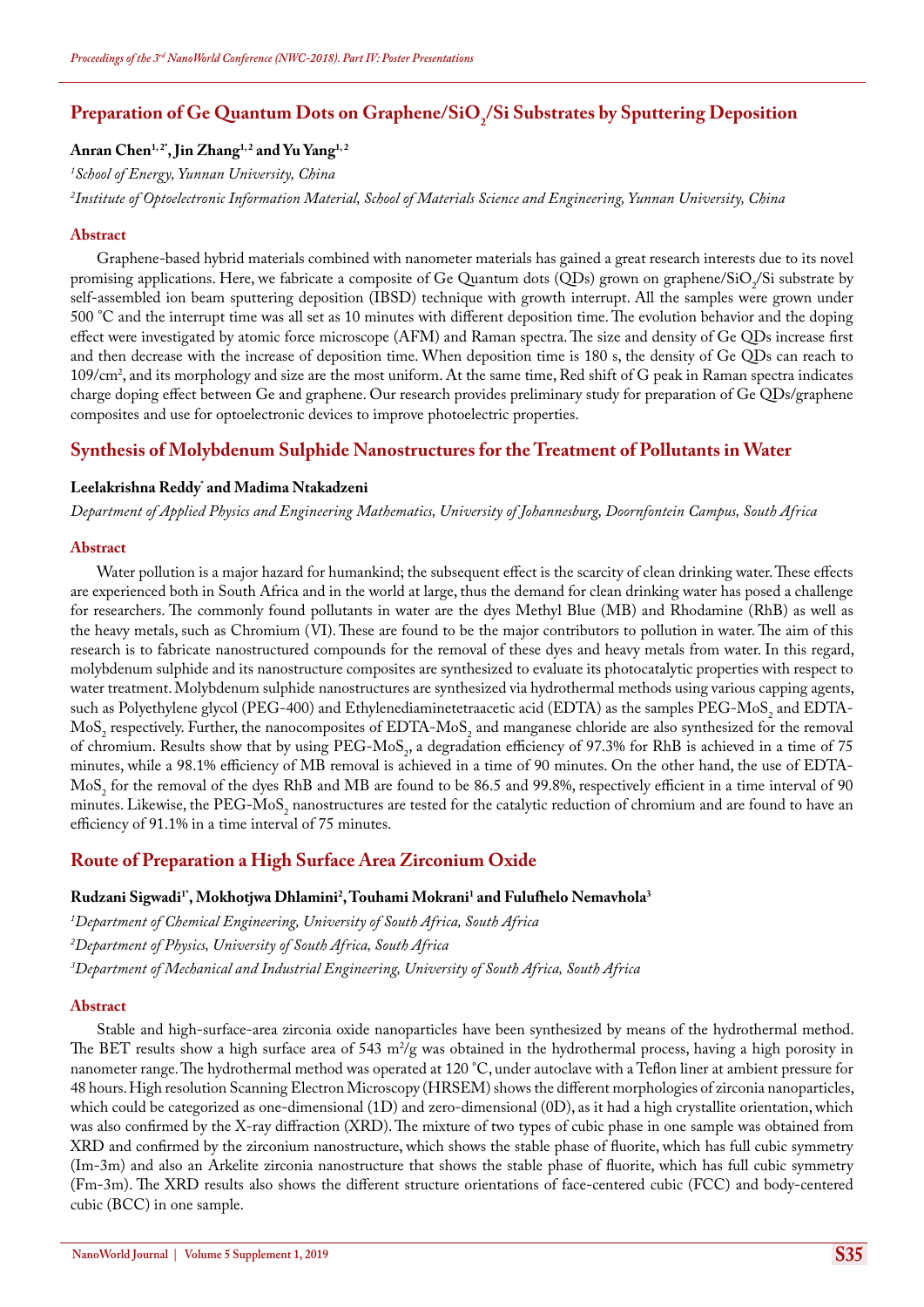### **Bonding Strength of Vertically Aligned CNTs Grown on Cu Substrates: Effect of Buffer Layer**

### **Qiuhong Zhang1\* and Levi Elston2**

*1 University of Dayton Research Institute (UDRI), Dayton, OH, USA 2 Air Force Research Laboratory (AFRL), WPAFB, OH, USA*

#### **Abstract**

Direct growth of vertical aligned carbon nanotubes (VACNTs) onto bulk copper (Cu) substrates is a promising application of utilizing CNTs as novel thermal interface materials (TIMs) for electronics packaging. The previous study's results demonstrated that buffer layer plays a key role in the growth of CNTs on Cu structure, and by introducing appropriate controlled buffer layers, VACNTs with good alignment and high quality can be synthesized reproducibly on Cu substrates via chemical vapor deposition. However, one of the more fundamental issues, effect of buffer layer on CNT/Cu interfacial property, especially on bonding attachment strength, is not fully understood. In the present study, the effect of buffer layer, including materials (Al<sub>2</sub>O<sub>3</sub>,  $\text{SiO}_2$  and Al), thickness and deposition method, on CNT/Cu interfacial bonding strength was investigated using a uniaxial force testing system. The interface morphology of CNT/Cu substrates after pull-off testing was characterized using SEM. The experimental results indicated that buffer layer not only dictated CNT/Cu substrate bonding strength, but also affects CNT/ Cu fracture location and interface morphology. This quantitative evaluation and fundamental understanding of the effect of buffer layer on CNT/Cu substrate interface bonding strength would ultimately lead to development of well-bonded VACNT nanostructured devices for a real-life electronics applications.

### **Mechanical Properties of BN Nanosheets**

### **Alexey Falin\* , Ying Chen and Luhua Li**

*Deakin University, Australia*

#### **Abstract**

With occurrence of graphene in 2004, two-dimensional (2D) materials have received significant interest from both academic and industrial communities. The non-carbon 2D nanosheets, such as boron nitride (BN), molybdenum disulfide (MoS<sub>2</sub>) also attracted a lot of attention due to their unique physical properties. In spite of extensive studies on the properties of 2D materials, the mechanical properties of various nanosheets and factors affecting them have not been studied experimentally. These properties have considerable importance not only from the fundamental point of view but also for future applications of nanosheets.

This work is a short review of the mechanical properties of BN nanosheets. It has been shown that Young's modulus and fracture strength of monolayer (1L) BN are close to those of graphene. However, with the increasing number of the layers, the mechanical properties of graphene started to deteriorate up to 30% while BN nanosheets were as strong as 1L BN. According to the theoretical calculations, the interlayer interaction in BN increased with increasing in-plane strain and out-of-plane compression. The interlayer interaction in graphene at the same conditions decreased which led to the interlayer slide. Also, the mechanical properties of nanosheets were highly influenced by defects and temperature.

The study of mechanical properties of BN nanosheets showed their high potential to substitute graphene nanosheets in various application almost without sacrificing the required strength and stiffness. The high-temperature stability of BN nanosheets also can be used for composite production in the areas where graphene fillers may cause rapid oxidation at elevated temperatures.

# Role of MoS<sub>2</sub> and WS<sub>2</sub> Monolayers on Photocatalytic Hydrogen Production and the Pollutant  $\bf D$ egradation of Monoclinic BiVO<sub>4</sub>: A First-principles Study

### Francis Opoku<sup>1</sup>', Krishna Kuben Govender<sup>2</sup>, Cornelia Gertina Catharina Elizabeth van Sittert<sup>3</sup> and Penny Poomani **Govender1**

*1 Department of Applied Chemistry, University of Johannesburg, Doornfontein Campus, Johannesburg, South Africa*

*2 Council for Scientific and Industrial Research, Meraka Institute, Center for High Performance Computing, Cape Town, South Africa 3 Research Focus Area for Chemical Resource Beneficiation: Laboratory of Applied Molecular Modelling, North-West University, Potchefstroom, South Africa*

#### **Abstract**

The global dependence on exhaustible fossil fuel resources has made the search for an alternative renewable and sustainable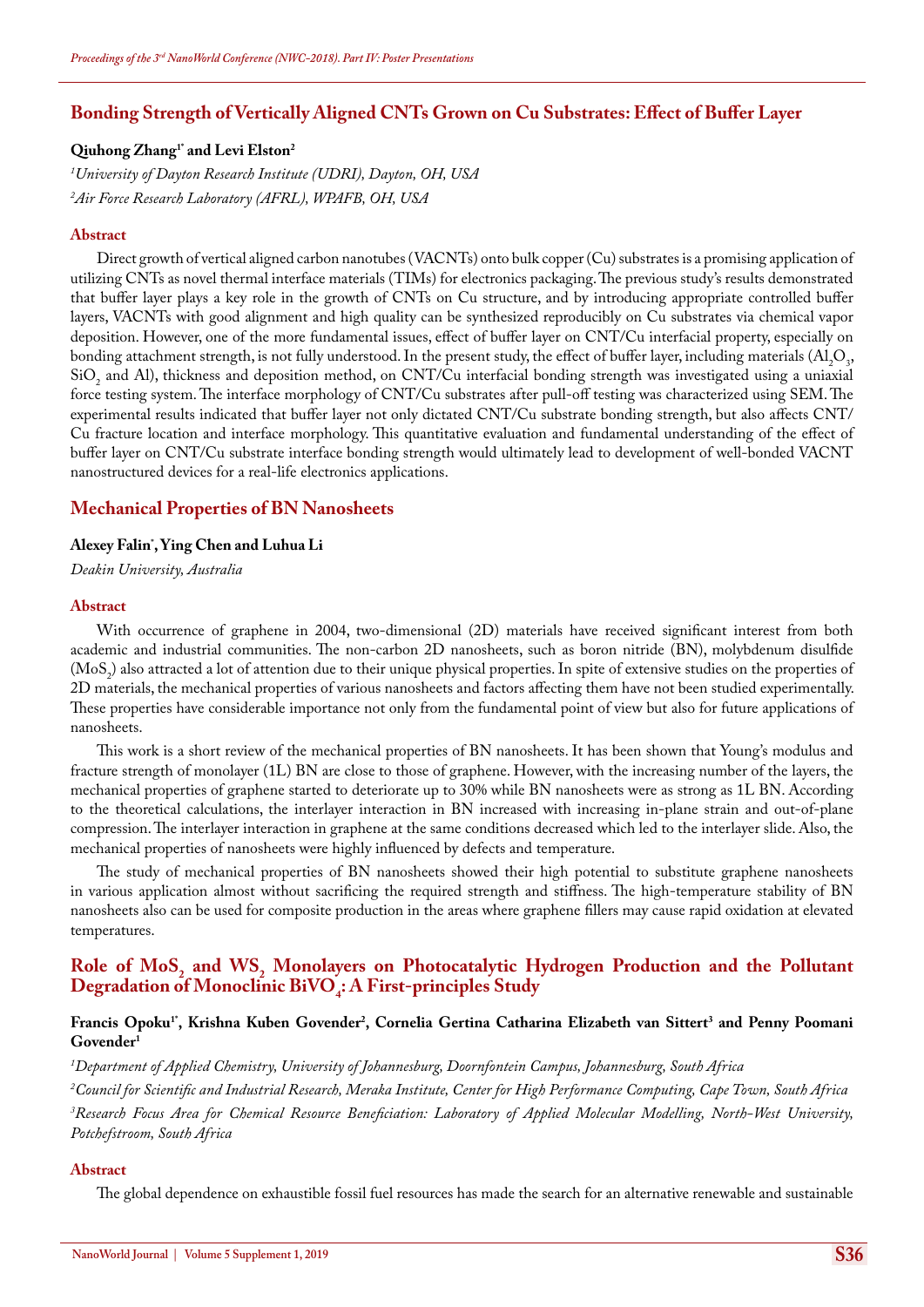fuel more urgent. Fabricated m-BiVO<sub>4</sub>-based heterostructures have shown improved photocatalytic activity for hydrogen evolution and pollutant degradation; however, a deeper understanding of the photocatalytic mechanism and the role of the monolayers is still lacking. In the present study, the roles of  $MoS<sub>2</sub>$  and  $WS<sub>2</sub>$  monolayers loaded onto an m-BiVO<sub>4</sub> surface for active photocatalytic hydrogen production and pollutant degradation are explored using first-principle studies. Herein, hybrid density functional calculations are used to investigate the charge transfer, electronic properties, photocatalytic activity and mechanism of the  $MS_2/m-BiVO_4(010)$  heterostructures. The results showed a narrow band gap, built-in potential and a type-II band alignment for the  $MS_2/m$ -BiVO<sub>4</sub>(010) heterostructures compared to pure m-BiVO<sub>4</sub>, which favor the separation and transfer of charge carriers and visible-light-driven activity. The  $MoS_2/m-BiVO_4$  heterostructure showed a suitable band edge for hydrogen production and pollutant degradation compared to the  $\text{WS}_2/\text{m-Bi}\text{VO}_4$  heterostructure. This improvement is attributed to the role of the MoS<sub>2</sub> monolayer as an electron donor, the many reactive sites on the MoS<sub>2</sub> surface and the enhanced electron/hole pair separation of charge carriers at the  $MoS_2/m-BiVO_4(010)$  interface. Based on the analysis of the electronic properties, the  $MS_2/m-BiVO_4(010)$  heterostructures are shown to fit within the acceptable band gap and built-in potential range. The proposed theoretical design paves a way for the effective and large-scale fabrication of m-BiVO<sub>4</sub>-based photocatalyst for solar energy conversion and environmental remediation applications.

### **Synthesis of Hollow-structured Metal Oxide Nanomaterials Formed from Nanostructured Metal Chalcogenide and their Application to Lithium Ion Battery**

### **Gi Dae Park\* and Yun Chan Kang**

*Department of Materials Science and Engineering, Korea University, Anam-Dong, Seongbuk-Gu Seoul, South Korea*

#### **Abstract**

Hollow-structured nanomaterials with various morphologies, including nanospheres, nanoplates, and nanorods, have attracted significant attention because of their widespread applications in energy storage, catalysis, drug delivery, and gas sensors. In particular, when it is applied as anode materials for lithium-ion batteries, the large portion of void space in hollow-structured nanomaterials has been used to accommodate large volume changes during cycling, to provide short path length for lithiumion transport. Hollow-structured nanospheres have been widely synthesized by various method with use of template. However, templates with 1D or 2D structured nanorod and nanoplate have not been well developed. Therefore, hollow-structured 1D and 2D nanomaterials were prepared via the Kirkendall effect without the use of templates. In recent, hollow structured 1D and 2D metal chalcogenides have been reported by using 1D and 2D structured metal oxide nanomaterials via the Kirkendall effect. However, metal chalcogenides materials rarely transformed into their metal oxide materials with unique morphology. In this study, the transformation of nanostructured metal sulfides and selenides into uniquely structured metal oxides via the Kirkendall effect is studied. Hollow SnO<sub>2</sub> nanoplate and hierarchically structured SnO<sub>2</sub> microspheres comprising hollow SnO<sub>2</sub> nanoplate are synthesized by spray pyrolysis applying a Kirkendall diffusion process. The uniquely structured metal oxide hollow nanoplates have extremely superior cycling and rate performances for Li-ion storage.

### **Presence of Valence Sulfide and Oxide Impurities in MoS<sub>2</sub> and WS<sub>2</sub> can Dramatically Change their <br>
Health in Replace their decision of the contract of the contract of the contract of the contract of the contract of the Hydrogen Evolution Reaction Activities**

#### Naziah Mohamad Latiff<sup>1</sup>", Lu Wang<sup>1</sup>, Carmen C. Mayorga-Martinez<sup>1</sup>, Zdeněk Sofer<sup>2</sup>, Adrian C. Fisher<sup>3</sup> and Martin **Pumera1**

*1 Nanyang Technological University, Singapore 2 University of Chemistry and Technology Prague, Czech Republic*

*3 University of Cambridge, UK*

#### **Abstract**

Hydrogen evolution reaction (HER) is important for the clean production of hydrogen gas for a hydrogen economy. Currently, platinum is known to be the best HER electrocatalyst. However, its high price and limited abundance impedes the progress of this technology. This has motivated an intensive search for alternative HER electrocatalysts. Molybdenum disulfide (MoS<sub>2</sub>) and tungsten disulfide (WS<sub>2</sub>) are touted as promising future replacements of platinum in electrolyzers. However, there is significant discrepancy in the HER onset potentials of  $MoS_2$  and  $WS_2$  reported. In this paper, we show that the presence of their valence sulfide and oxide impurities namely  $MoS_3$ ,  $MoO_2$ ,  $MoS_3$ ,  $WO_2$  and  $WO_3$  can contribute to the HER performances of  $MoS_2$  and  $WS_2$ .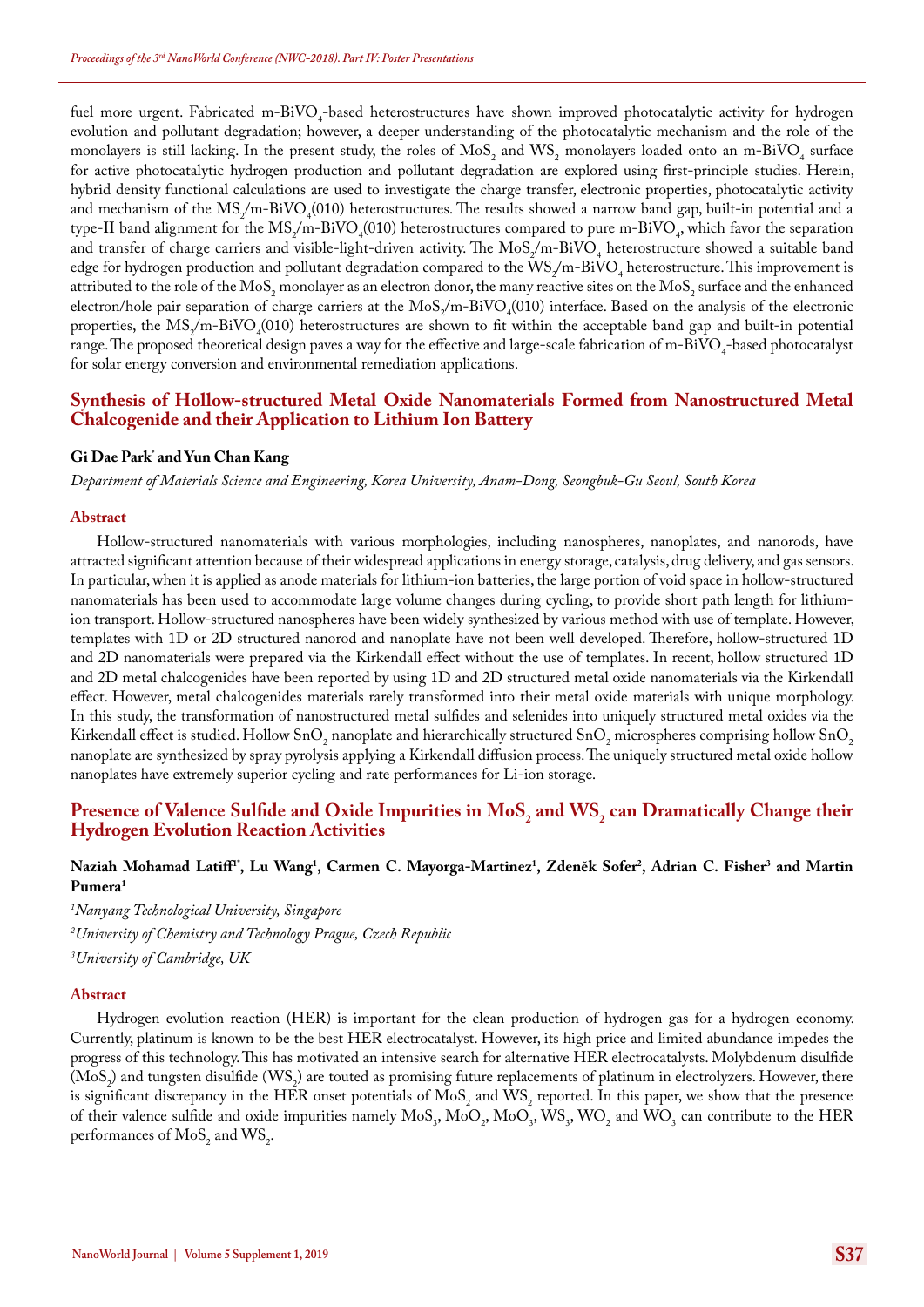# **PtTe2 as a Safe Alternative Electrocatalyst for Oxygen Reduction Reaction (ORR)**

### $N$ ur Farhanah Binte Rosli<sup>1</sup>', Carmen C. Mayorga-Martinez<sup>1</sup>, Naziah M. Latiff<sup>1</sup>, Nasuha Rohaizad<sup>1</sup>, Zdeněk Sofer<sup>2</sup>, Adrian **C. Fisher3 and Martin Pumera1**

*1 Nanyang Technological University, Singapore 2 University of Chemistry and Technology Prague Technická, Czech Republic 3 University of Cambridge, UK*

#### **Abstract**

Oxygen reduction reaction (ORR) is an important reaction for fuel cells. Platinum on carbon (Pt/C) is a typical electrocatalyst for ORR in industrial applications. There is a constant search for a replacement for Pt/C with better ORR electrocatalytic performance but thus far, most materials show poorer electrocatalytic activity than Pt/C. Herein, we present electrocatalytical and cytotoxicity studies of platinum (Pt) dichalcogenides and we have found  $PfIe_2$  to have similar electrocatalytic ORR performance to Pt/C but with significantly lower toxicity. Hence, PtTe<sub>2</sub> can be denoted as a safer alternative electrocatalyst for ORR. In summary, these studies can allow better understanding of electrocatalytic performance and toxicological profiles and of Pt dichalcogenides in comparison to Pt/C to aid future mass application and commercialisation in clean energy reactions such as ORR.

### **The Influence of Spin Speed Effect on ZnO Seed Layers on ZnO Nanorods-based Perovskite Solar Cells**

### **Wei-Shuo Li\* , Yun-Hao Chen and Huang-Chung Cheng**

*Department of Electronics Engineering and Institute of Electronics, National Chiao Tung University, Hsinchu, Taiwan*

#### **Abstract**

Perovskite solar cells have drawn significant attention due to the outstanding efficiency and low-cost fabrication process. In this study, ZnO nanorods is chosen as the electron transport layer (ETL) due to its 3D structure and low temperature process. While depositing perovskite layer, we used two-step coating method to improve the surface coverage and the uniformity of the perovskite layer. To further improve the performance of the solar cells, we tune the spin speed of the ZnO seed layer which can control the density of ZnO nanorods. The power conversion efficiency of 9.50 % is achieved with the spin speed of 4500 rpm.

### Synthesis and Application of a Sustainable N-doped TiO<sub>2</sub>/CdS Nanohybrid Composite for **Photocatalytic Degradation of 4-chlorophenol**

### Alexander G. Aragon<sup>1</sup>', Walace Kierulf-Vieira<sup>1</sup>, Tomasz Łęcki<sup>2</sup>, Magdalena Skompska<sup>2</sup> and Justyna Widera-Kalinowska<sup>1</sup>

*1 Department of Chemistry, Adelphi University, NY, USA 2 Faculty of Chemistry, University of Warsaw, Poland*

#### **Abstract**

Titanium dioxide  $(TiO_2)$ , a semiconducting metal oxide, has gained much attention for its potential application as a photocatalyst over the past few decades. However,  $11O_2$  is characterized by a wide optical bandgap (Eg~3.2 eV) that requires UV irradiation, leading to limited visible solar light application [1]. Doping with nitrogen and combining with a narrow bandgap semiconductor such as CdS ( $Eg\sim 2.48$  eV) has the potential to resolve these issues [2]. CdS, however, undergoes photocorrosion with photogenerated holes. Hole scavengers, such as  $S<sup>2</sup>$  ions, may suppress this process. In this work, we propose an alternative approach involving the protection of CdS deposited on  $\text{TiO}_2$  with a thin film of conducting polymer. Nitrogendoped TiO<sub>2</sub> (N-TiO<sub>2</sub>) nanostructures were synthesized on FTO glass using a sol-gel method. Sequentially, CdS nanoparticles were deposited via SILAR, and poly(1,8-diaminocarbazole) (PDACz) [3] was synthesized on their surface to form the full hybrid photocatalyst. The bandgap energy of the N-TiO<sub>2</sub>/CdS/PDACz hybrid determined from UV-Vis reflectance spectra was 2.26 eV, close to that of CdS. The synthesized TiO<sub>2</sub> nanostructures, along with N-TiO<sub>2</sub>, N-TiO<sub>2</sub>/CdS and N-TiO<sub>2</sub>/CdS/ PDACz composites were applied to visible light photodegradation of 4-chlorophenol. The N-TiO<sub>2</sub>/CdS system yielded the highest photocatalytic reaction rate (k = 0.00360 min<sup>-1</sup>) compared to bare TiO<sub>2</sub> (k = 0.00140 min<sup>-1</sup>). Despite this, significant photocorrosion of CdS was confirmed by UV-V is reflectance spectra taken post-photocatalytic measurement. The N-TiO<sub>2</sub>/ CdS/PDACz hybrid showed a middle value of photocatalytic rate constant ( $k = 0.00201 \text{ min}^{-1}$ ) and dissolution of CdS was significantly inhibited by the presence of the polymer, making this system attractive for practical applications.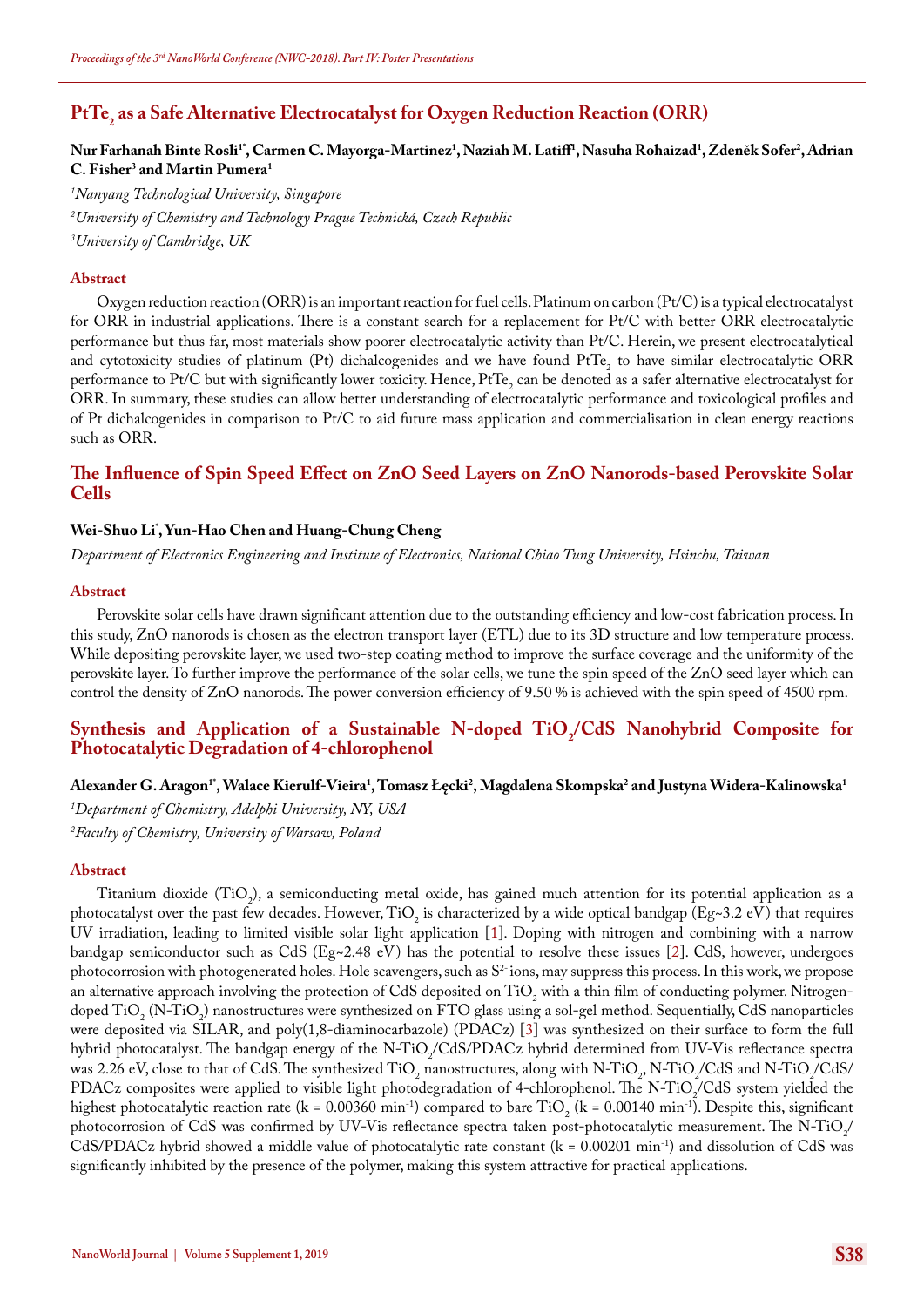#### **References**

- 1. Tian J, Zhao Z, Kumar A, Boughton RI, Liu H. 2014. Recent progress in design, synthesis, and applications of one-dimensional TiO<sub>2</sub> nanostructured [surface heterostructures: a review.](https://www.ncbi.nlm.nih.gov/pubmed/25014328) *Chem Soc Rev* 43(20): 6920-6937. <https://doi.org/10.1039/C4CS00180J>
- 2. [Chen X, Mao SS. 2007. Titanium dioxide nanomaterials: synthesis, properties, modifications, and applications.](https://www.ncbi.nlm.nih.gov/pubmed/17590053) *Chem Rev* 107(7): 2891-2959. [https://](https://doi.org/10.1021/cr0500535) [doi.org/10.1021/cr0500535](https://doi.org/10.1021/cr0500535)
- 3. [Tarajko A, Michota-Kaminska A, Chmielewski MJ, Bukowska J, Skompska M. 2009. electrochemical and spectroscopic characterization of poly\(1,8](https://www.sciencedirect.com/science/article/pii/S0013468609003454) diaminocarbazole): part II. electrochemical, *in situ* [vis/NIR and raman studies of redox reaction of PDACz in protic and aprotic media.](https://www.sciencedirect.com/science/article/pii/S0013468609003454) *Electrochimica Acta* [54\(21\): 4751-4759.](https://www.sciencedirect.com/science/article/pii/S0013468609003454) <https://doi.org/10.1016/j.electacta.2009.02.083>

# **Comparative Study of H2 Adsorption on Na Doped SiC and SiGe Monolayers**

### $\mathbf{L}.\mathbf{G}.\mathbf{A}$ rellano<sup>1</sup>', F. de Santiago<sup>1</sup>, A. Miranda<sup>1</sup>, L.A. Pérez<sup>2</sup> and M. Cruz-Irisson<sup>1</sup>

*1 Instituto Politécnico Nacional, ESIME-Culhuacán, Ciudad de México, México 2 Instituto de Física, Universidad Nacional Autónoma de México, Ciudad de México, México*

#### **Abstract**

The silicon carbide monolayer (SiC-M) has recently attracted considerable attention due to its outstanding properties such as high mechanical strength, saturated carrier mobility, high thermal stability, and high thermal conductivity. Compared with graphene, SiC-M has a much higher chemical reactivity towards foreign adsorbates, rendering it a potential metal−free catalyst. The siligene monolayer (SiGe-M) is stable and free from imaginary frequency in the phonon spectrum. The Ge and Si atoms in SiGe-M exhibit different tendencies in binding with hydrogen atoms, making sublattice-selective hydrogenation and consequently electron spin-polarization possible. The SiC-M and SiGe-M with metal atoms have been recognized as promising materials for the storage of hydrogen. In the present study we report the molecular c SiGe-M both doped with Na. The calculations have been performed density functional theory. For the SiC-M, the Na adsorption favors the "top" site, conversely, the SiGe-M favors the "hollow" site. The interaction of the Na-doped monolayers with molecular hydrogen suggests that each Na atom can bind up to four hydrogen molecules with average adsorption energy of 0.79 eV for the SiC-M, and of 0.25 eV for the SiGe-M. All these observations suggest that a large storage capacity can be obtained for the SiC-M and SiGe-M. Then, these materials can be considered for the storage of hydrogen.

**Acknowledgment:** This work was partially supported through the multidisciplinary projects 2016-1770 and 2016-1771, and the SIP-2017-0885 project. Likewise L.G.A. F.S. would like to thank the CONACYT and BEIFI-Instituto Politécnico Nacional for their scholarships.

### **Green Solar Cell**

#### **Dev R. Udata**

*Valley Catholic School, Beaverton, OR, USA*

#### **Abstract**

Solar cells convert sunlight into electrical energy, and they have a large role to play in boosting solar power generation globally. But the cost of solar power is still high and not everyone can afford it in many parts of the world. Currently, materials used to make solar cells are environmentally harmful and toxic to human beings. To overcome the above challenges, I have developed a type of solar cell that can convert a wide range of sunlight into usable electrical energy at very low cost and also with environmentally safe materials.

This green solar cell design and principle mimics the natural photosynthesis in plants and produces electricity through electron transfer. When the sunlight hits the conductive glass with the plant extract it absorbs the sunlight there. With the help of the carbon layered slide and electrolyte solution it will produce current.

I used numerous combinations of natural plant materials such as raspberry, blueberry, blackberry, grapes, spinach, henna, and cilantro to find out efficient natural material which can take up light and excite the electrons to produce electricity over the period of 15 days. The plant extract of spinach produced the most current out of all the natural plant extracts.

To further improve cost efficiency and better performance of solar cells in a greener way, I would like to explore more natural materials to substitute to Titanium Dioxide. Also, would like explore alternative natural materials like cuticle, plant wax etc. to replace anti-reflective glass.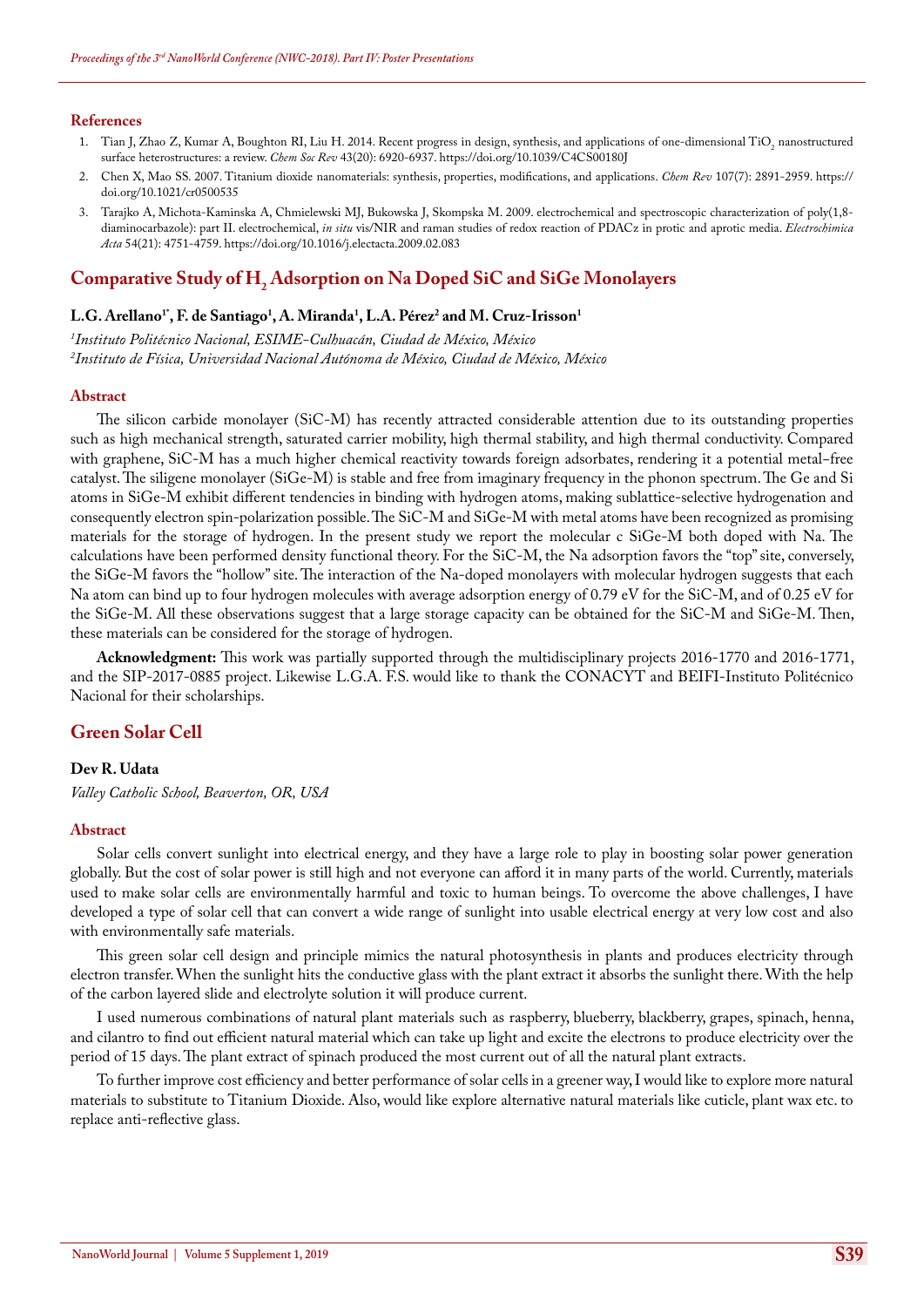### **Utilizing Quantum Key Distribution within Nanotechnology**

### **Gretchen Farrow\* and Danny Barnes**

*Department of Computer Science, School of Science, Hampton University, Hampton, VA, USA*

#### **Abstract**

New technologies are emerging yearly with every enhancement. With technology getting faster and smaller, security is needed at a much higher rate due to privacy issues. Nanoscience and nanotechnology are both the now and the future. Nanotechnology can be the vanguard of innovations for security. Often times, security has the lowest priority when implementing new ideas. This lack of thought could cause a host of vulnerabilities in the implementation, thus creating a negative stigma for the technology. Quantum Key Distribution is a method of using quantum states to establish a random secret key for encryption and is a subset of Quantum Computing. Quantum Key Distribution promises unconditional security in data communication and is currently being placed in commercial applications. Nanotechnology is evolving and creating the need to evolve Quantum Key Distribution. This research will utilize online quantum computer simulators to implement common Quantum Key Distribution protocols. Furthermore, this research will investigate the possibility of quantum computing systems being transferred to nanoscience/nanotechnology. Also, the research will include how quantum computing can enhance the security of nanotechnologies without hindering the capabilities.

**Acknowledgment:** This research is supported by grant from NSF HRD-1238838.

### **Characterization of CuS@CuInS<sub>2</sub>:In2S<sub>3</sub> Particles for Effective Hydrogen Production from Water/ Methanol Photo Spitting**

### **Jeong Yeon Do\* and Misook Kang**

*Department of Chemistry, College of Natural Sciences, Yeungnam University, Gyeongsan, Gyeongbuk, South Korea*

#### **Abstract**

Since industrialization, humanity faces environmental pollution and energy depletion, and hydrogen energy is attracting attention as a next-generation clean energy resource that can solve this problem. The most environmentally friendly and economical way to produce hydrogen is through the use of photocatalysts, and it is essential to develop highly efficient photocatalysts. Titanium dioxide (TiO<sub>2</sub>), which is a typical photocatalyst, has various advantages such as low cost, high oxidation potential and non-toxicity, but has little optical activity in the visible region and is difficult to commercialize due to high recombination rate of photo-generated charge carriers. Accordingly, a sulfide catalyst, which is effective for charge separation and excellent in response in the visible light region, has recently been attracting attention.

In this study, we tried to produce hydrogen from water/methanol photo-splitting using a core-shell structure catalyst. In particular, we proposed a CuS@CuInS<sub>2</sub>:In<sub>2</sub>S<sub>3</sub> catalyst with an interface between the core and the shell by controlling the structure and shape of the catalyst, this interface can act as a site where the catalyst can adsorb more reactants, thereby increasing the activity of the catalyst. The performance of  $CuS@CuInS_2:In_2S_3$  catalyst containing sulfur vacancies due to structural defects was significantly higher than that of pure CuS and In<sub>2</sub>S<sub>3</sub>. As a result of H<sub>2</sub>O-TPD, it was found that CuS@CuInS<sub>2</sub>:In<sub>2</sub>S<sub>3</sub> catalyst having interface can adsorb more reactants. In addition, PL and photocurrent measurements showed that the recombination between the photo-generated electrons and hole pairs of the  $\mathrm{CuS@CuInS}_2\text{:}In_2\text{S}_3$  catalyst was inhibited.

### **Revolutionizing Enhanced Oil Recovery: Prospects of Magnetized Water in Surfactant and Polymer Flooding**

#### **Marwan Y. Rezk\* , Soha E. Anwar and Nageh K. Allam**

*Energy Materials Laboratory (EML), American University in Cairo (AUC), Egypt*

#### **Abstract**

Polymers and surfactants are the most widely used chemical flooding methods to enhance oil recovery. However, the high cost of chemicals is a growing barrier as the oil prices are decreasing. Nowadays, water can be magnetized at low cost to alter some of its properties including surface tension, pH, viscosity, and scale formation. The use of magnetized water under such altered properties would enhance the oil recovery through chemical enhanced oil recovery. In the work done, water has been magnetized by passing it through a high magnetic field (MF). Magnetized water has been characterized to compare it to distilled/deionized water as a reference by UV-Vis and Raman spectroscopy. Subsequent to magnetization, guar gum polymer has been dissolved in magnetized water and compared to another batch that is dissolved in the reference water. The thermal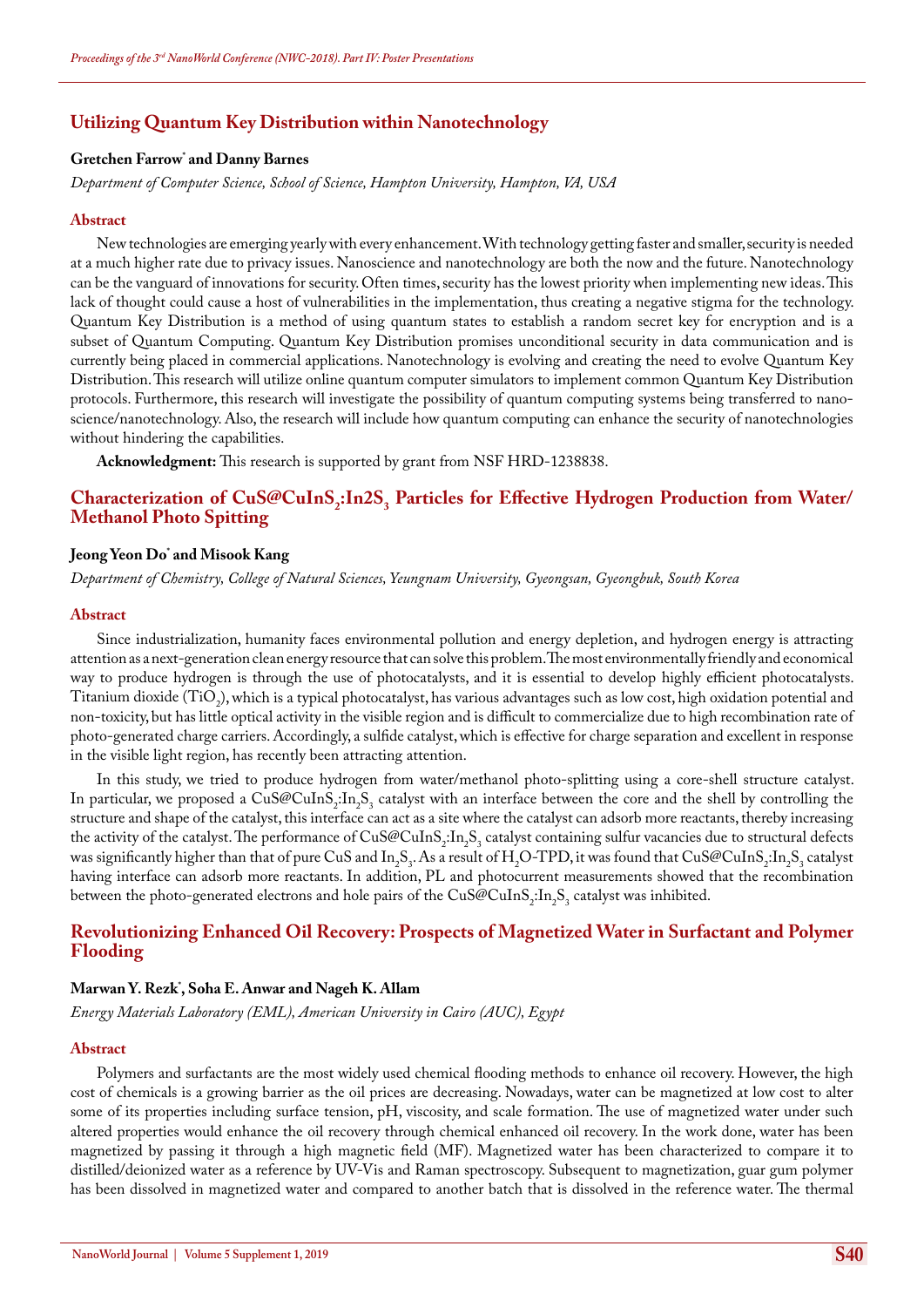stability of guar gum polymer was evaluated by thermogravimetric (TGA) analysis. On the other hand, magnetized water has been used versus oil to evaluate the interfacial tension reduction in comparison with the normal case in the presence of surfactant. The results have shown that the use of magnetized water can enhance the polymer's stability and reduce interfacial tension. The results promotes magnetized water to be a good candidate for cheaper enhanced oil recovery.

### **Effects of Milling Parameters on the Mechanical Properties of Multiwalled Carbon Nanotubes (MWCNTs) Reinforced Ti64 Nanocomposite Fabricated via Spark Plasma Sintering (SPS)**

### **Oluwaniyi Ajiteru1\*, Thato Thshephe1 , Moses Okoro2 and Peter Olubambi2**

*1 University of Johannesburg, South Africa 2 Centre for Nanoengineering and Tribocorrosion, South Africa*

#### **Abstract**

The discrete attributes of MWCNTs as related to their thermal, mechanical, and electrical behaviors has made them a suitable reinforcement for use in producing metal matrix composites (MMCs). The metal matrices can be Copper (Cu), Titanium (Ti), Magnesium (Mg), Aluminium (Al) and/or their alloys. Extensive research have shown that the produced composites possesses outstanding properties such as high corrosion resistance, high modulus of elasticity, high specific weight and strength which has made them to be employed in different applications for example in aerospace, marine, biomedical, petrochemical, and power amongst others. However, in the course of dispersing MWCNTs in metal matrices, it has been reported that several problems are being encountered some of which includes agglomeration of MWCNTs, breakage in the sp2 structure of MWCNTs and formation of unwanted intermetallic compounds. Consequently, this adversely affects the properties of the nanocomposites. In this work, the synthesis technique used in dispersing MWCNTs of varying concentration (0.5 wt%, 1.0 wt% and 1.5 wt%) in Ti64 is high energy ball mill (HEBM). A batch (i, ii and iii) was formed for the dispersion using different milling parameters e.g. impact energy, ball-to-powder ratio (BPR), ball sizes, milling speed and time. The admixed powders were then fabricated via SPS with a pre-compaction force of 10 kN and at constant heating rate of 100 °C/min. The applied pressure and holding time utilized during the operation was 50 MPa and 5 min respectively in vacuum. The sintering temperature was varied between the range of 850 and 1000 °C. After investigation, it was observed that the mechanical properties of the produced nanocomposite depend greatly on the milling parameters.

### **The Influence of Oxygen Plasma Treatment on the Supercapacitors Characteristics of Sprayed-carbon Nanotube Thin Films**

### **Shuo-Yang Weng\* , Yi-Chieh Li and Huang-Chung Cheng**

*Department of Electronics Engineering and Institute of Electronics, National Chiao Tung University, Hsinchu, Taiwan*

#### **Abstract**

In this study, our goal is to fabricate a high-performance electrode based on CNTs for supercapacitors. We are using the ultrasonic spraying methods to fabricate the carbon nanotube-based supercapacitors. In order to increase the performance, the oxygen-containing functional groups acted as the redox reactions sites for extra capacitance. Hence, the increased amounts of these functional groups by increasing plasma treated time resulted in the improvement of the Csp. In the end, an optimal condition was found at treatment time for 60s because the degree of oxygen-containing functional groups could be increased dramatically from 26.88% to 41.32% without over-damage on CNTs, resulting in the Csp raising from 23.7 F/g to 49.3 F/g. The improvement ratio of Csp was 2.1x in 1M  $\rm Na_{2}SO_{4}$  solution at a scan rate of 100 mV/s.

### **The Benzodithiophene-based Small Molecule for Ternary Organic Solar Cells with Non-fullerene Acceptors**

### **Yi-Ju Lu\* , Yu-Che Lin, Hsiu-Cheng Chen and Kung-Hwa Wei**

*Department of Materials Science and Engineering, National Chiao Tung University, Taiwan*

### **Abstract**

Non-fullerene materials are new promising candidates for future application of organic solar cells. However, their low shortcircuit current density (Jsc) limit the performance of power conversion efficiency (PCE). In this study, we replaced  $PC_{7}BM$ with non-fullerene materials (m-ITIC-OR) and introduced a simple concept of ternary blend system for organic solar cells. Small molecules (SM-4 OMe) with complementary absorption spectrum were blended into the binary system (PTB7-TH:m-ITIC-OR) to successfully broaden the range of absorption spectrum and improve the Jsc of the non-fullerene ternary organic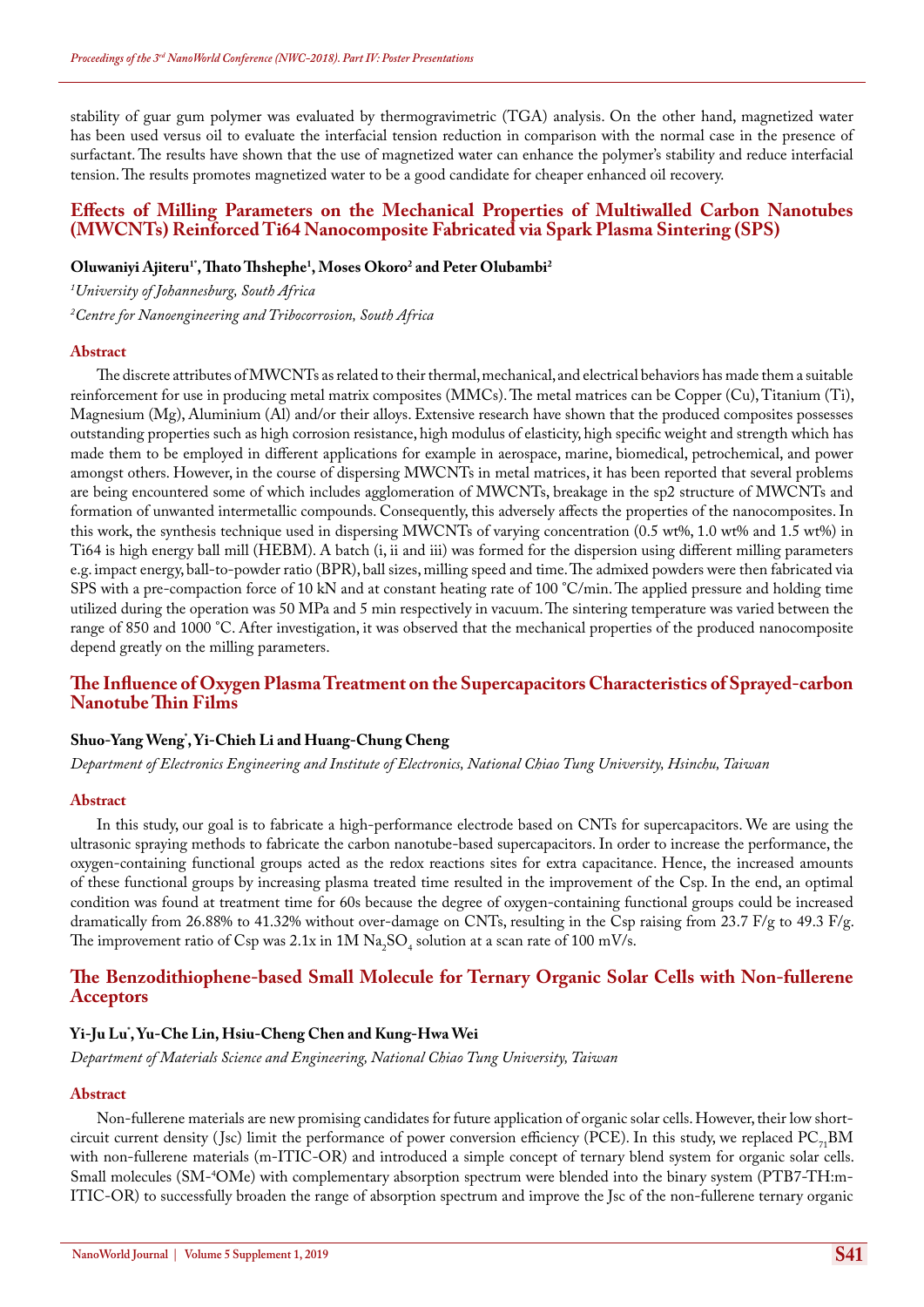solar cell device. The molecule structure of SM-4OMe is composed of a benzodithiophene (BDT) unit as the donor, which also in PTB7-TH leading to good morphology compatibility by blending PTB7-TH, SM-4OMe and m-ITIC-OR together to form desired packing orientation in the ternary blend films. Furthermore, fluorescence resonance energy transfer (FRET) effect is found between PTB7-TH and SM-4OMe, generating more carriers to diffuse to the interface so that the higher shortcircuit current is collected and eventually the device was optimized. The best PCE of a device incorporating a ternary blend of PTB7-TH:SM-4OMe:m-ITIC-OR (0.9:0.1:1.5, w/w/w) as the active layer in chlorobenzene, was 8.61%. It is approximate 20% higher than the value 7.26% of the corresponding device incorporating binary blend of PTB7-TH:m-ITIC-OR (1:1.5, w/w). The ternary blend films with only a few amount of SM-4OMe ensuring the desired packing orientation for a better transportation of carriers. The result shows that the PCE for the single junction organic photovoltaics could be successfully enhanced by a facile procedure of ternary solar cells.

### **Tunable High Responsivity of Graphene-Si Field Effect Photodetector**

#### **Siwapon Srisonphan**

*Department of Electrical Engineering and ELectrons and Semiconductor Applications (ELSA) Laboratory, Faculty of Engineering, Kasetsart University, Bangkok, Thailand*

#### **Abstract**

Carrier transport in two dimensional systems such as graphene and well-defined nanostructures can provide exceptional electronic characteristics. Due to the unique and remarkable physical properties, such as a high transparency to light and excellent carrier mobility, graphene has received considerable attention for future nanoelectronic and photonic applications. However, graphene-based photodetectors demonstrate low responsivity ((∼6−10 mA/W) in the visible wavelength due to their weak optical absorption (∼2.3%) and extremely short carrier lifetime. Herein, we present a photodetector based on graphene/ SiO<sub>2</sub>/Si (GrOS) field effect structure with an embedded nanoscale trench, allowing two devices (graphene/Si heterojunction and nanoscale vacuum based GrOS capacitor) combined at the same platform. The responsivity of the hybrid platforms based on p-Si and n-Si is fully and finely tunable up to 1.2 and 0.45 A/W, respectively, which correspond to external (internal) quantum efficiencies of 235% (350%) and 88% (132%), respectively. The multiple exciton generations (MEG) in the proposed device originate from the impact ionization initiated by photo-excited carrier injection into the self-induced localized electric field in Si. The primary mechanism of photoelectron transport is governed by ballistic electrons transport, which is emitted from the Si edge to graphene via a nanoscale air gap. We present both electrostatic current-voltage (*I-V*) characteristic and the transient response of hybrid photodetector. The integrated photodetector is architecturally Si-compatible and thus highly promising for ultrafast, low-power, and tunable responsivity for photonic applications.

### **Flexible Pressure Sensor with Double-layered Structure**

### **Jinyoung Lee\* , Dongkyun Shin, Gieun Kim and Jongwoon Park**

*Korea University of Technology and Education, South Korea*

#### **Abstract**

The pressure sensor is used in various fields such as touch interface, health monitoring, artificial skin, etc. It should maintain the original function even in the bending or stretching state. In the case of devices that sense pressure through physical deformation by pressure, they can be easily damaged by soft contact. Therefore, it is necessary to maintain constant response characteristics to the change of the surrounding environment or repeated contact. Many studies have been made on capacitive pressure sensors since they have high sensitivity and stability. However, the production process of capacitive sensors is complicated and the cost is high. In contrast, the resistive pressure sensors are simple to fabricate and more cost effective. Even so, resistive pressure sensors show very poor sensitivity in the low pressure.

In this study, we have fabricated flexible resistive pressure sensors with nanometer-thick layers by spray coating using AgNWs and analyzed the electrical response. AgNWs are spray coated directly onto uncured polydimethylsiloxane (PDMS) such that AgNWs penetrate into the uncured PDMS, enhancing the adhesion properties of AgNWs. However, the AgNW sensor shows unstable electric response and low pressure sensitivity. Because of those issues, the conductive polymer, poly(3,4 ethylenedioxythiophene): poly (styrenesulfonate) (PEDOT:PSS), was coated on AgNWs to enhance the sensitivity and obtain stable electrical response. Such a double-layered sensor ensures a stable electric response because the PEDOT:PSS layer tellingly suppresses the protrusion of AgNWs from PDMS when pressure is applied.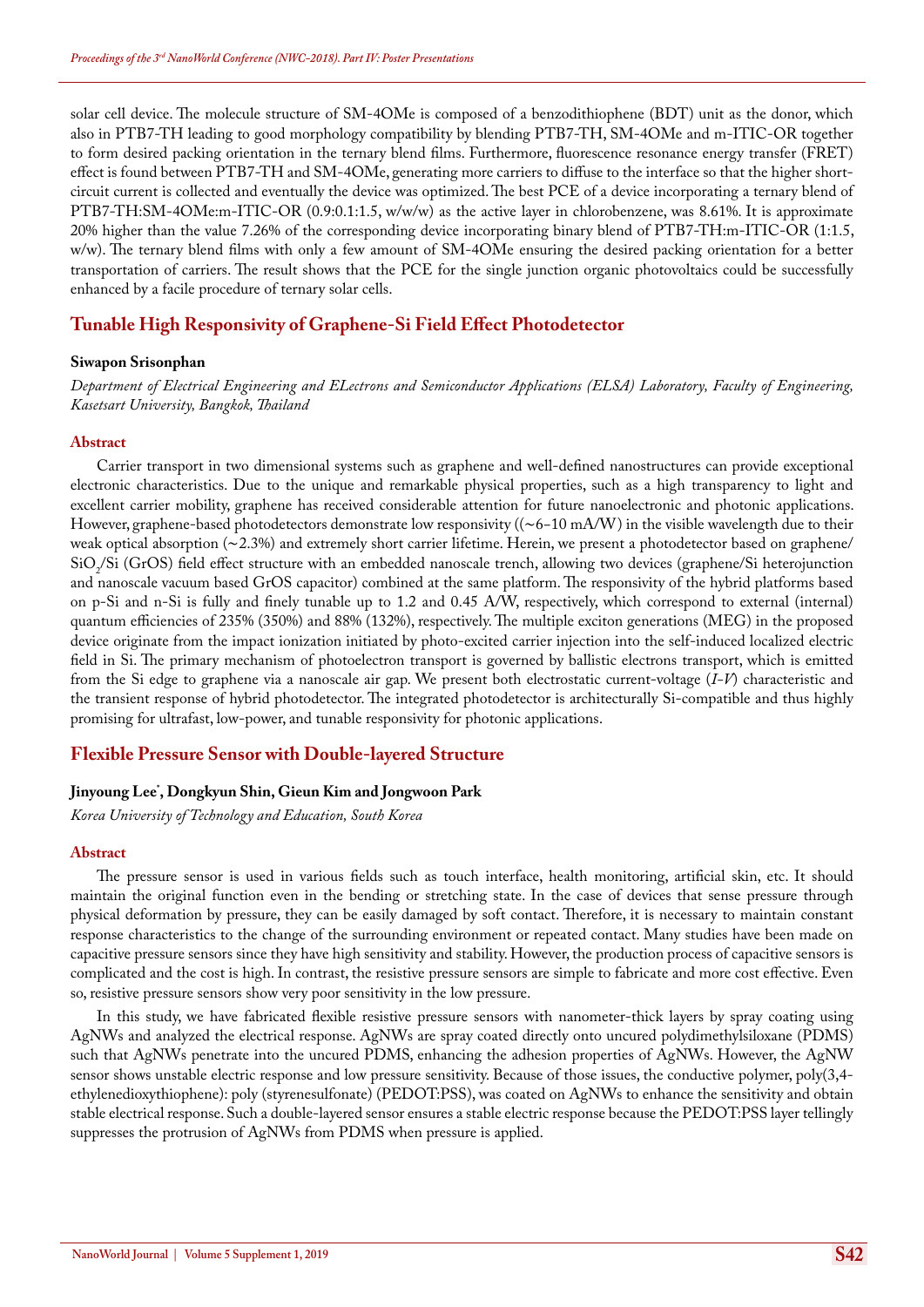### **Tunable Work Function of Metal Gate Stack by** *In-situ* **Atomic Layer Lamellar Doping of AlN in TiN**

### **Kuei-Wen Huang\* , Po-Hsien Cheng, Yu-Shu Lin, Chin-I Wang and Miin-Jang Chen**

*Department of Materials Science and Engineering, National Taiwan University, Taipei, Taiwan*

#### **Abstract**

The work function of the Pt/Ti<sub>1-x</sub>Al<sub>x</sub>N<sub>y</sub> bilayer metal gate electrode on the gate oxide was tailored by introducing a thin AlN-doped TiN interlayer using the *in-situ* atomic layer lamellar doping technique. With the increase of the nominal AlN lamellar doping percentage (*DP<sub>AN</sub>*) from 0% to 6.25%, the work function of the bilayer metal gate decreases from 4.49 eV and reaches a minimum of 4.19 eV. Then the work function increases to 4.59 eV as the  $DP_{AN}$  increases to 50%. The Auger electron spectroscopy (AES) analysis reveals the linear dependence between the Al/(Ti+Al) concentration ratio and  $DP_{AN}$  indicating the capability of precise and digital control of the doping concentration and work function by the in-situ atomic layer lamellar doping technique. A low work function of 4.19 eV was achieved in the Pt/  $T_{1-x}A_xN_y$  bilayer metal gate, which is appropriate as the low-work-function metal gate for n-MOSFET devices.

### **Patterning of Metallic Nanolines Based on Electron Beam Induced Deposition Accompanied with Selective Growth of Atomic Layer Deposition**

### **Kuei-Wen Huang\* , Po-Shuan Yang and Miin-Jang Chen**

*Department of Materials Science and Engineering, National Taiwan University, Taipei, Taiwan*

#### **Abstract**

Patterning of nanoscale metallic structures is realized by the combination of electron beam induced deposition (EBID) and atomic layer deposition (ALD) techniques. Selective growth of the desired metallic material (Pt) on the seeding layer prepared by EBID is achieved by optimizing the ALD conditions. The electron dose required for the deposition of seeding layer is much lower, and the material quality of Pt nanolines is much improved by the selective ALD growth, as compared with those of the direct EBID. The method based on the EBID patterning and ALD selective growth provides an alternative way to improve the spatial resolution and material quality of the electron beam lithography.

#### **Study on Organic Thin Film Coating for AMOLED Panel using Diluted Solution**

### **Dongkyun Shin\* , Jinyoung Lee, Gieun Kim and Jongwoon Park**

*Korea University of Technology and Education, Korea*

#### **Abstract**

On the surface of the AMOLED, an insulator material such as a photo-resistor forms a bank for pixel defining. A capillary phenomenon occurs between ink and bank due to surface tension and adhesion force. It brings a concave thickness profile in which the pixel's center thickness is thin and the rim is thick. And degradation of emission uniformity within pixels.

With an attempt to suppress concave profile, we have performed slot-die coating with different concentration of aqueous PEDOT:PSS solution. In this work, we found that the dilution of solution affect to thickness uniformity by decreased film thickness of near bank edge. PEDOT:PSS was diluted with different ratio of DI water(de-ionized water) at 10:0, 7:3, 5:5, 3:7, respectively(PEDOT : water). As a result, thickness uniformity was measured as 51% using un-diluted PEDOT:PSS. As the concentration of PEDOT decreased, the in-pixel thickness uniformity gradually increased. The thickness uniformity of the 7:3 dilution and the 5:5 dilution was 67% and 69%, respectively. In the case of 3:7 diluted solution, the thickness uniformity was measured as 84%, which is the best result. When the solution is diluted, the drying time becomes relatively longer and the amount of the movable solution becomes larger. This micro fluid improves the thickness uniformity while reducing the thickness of the edge. In addition, the thickness uniformity can be controlled by the drying method. It was confirmed that the light emission of the AMOLED device is affected by the uniformity of the thickness with diluted solution.

### **Investigating the Optical Properties of Boron Nitride Nanotubes**

#### **Justin Anderson\* and Lyons**

*Hampton University, Hampton, VA, USA*

#### **Abstract**

This research paper presents developments in the investigation of the optical properties of boron nitride nanotubes such as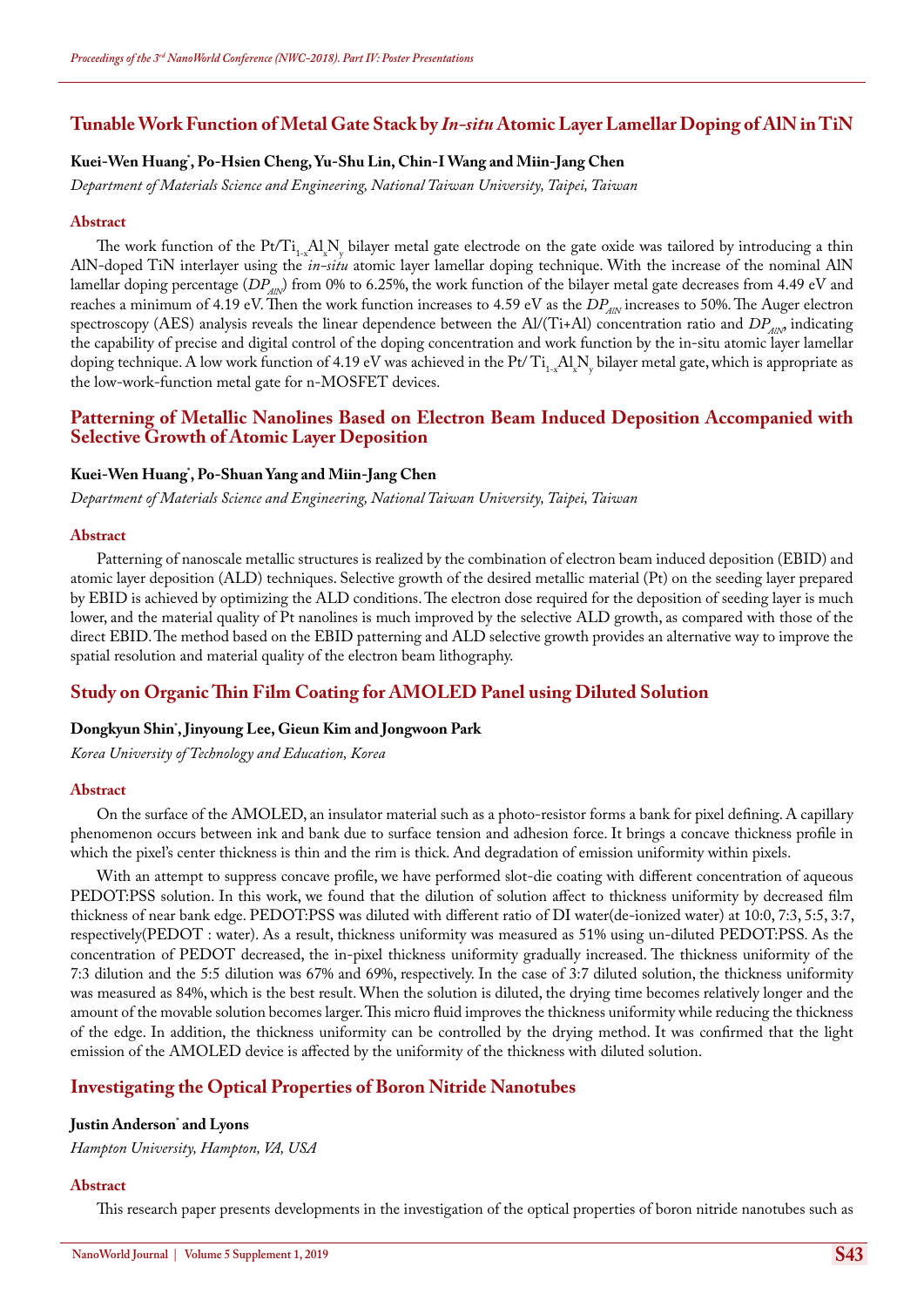emission wavelengths and absorption peak. The experiment is designed to perform ultraviolet and Raman spectroscopy on an approximate isolated nanoliter of boron nitride nanotubes in an optical fiber sample tube. Over the course of the experiment, a simple, low-cost technique to isolate nanoliter samples of Boron Nitride nanotubes was created. Boron nitride nanotubes have already been investigated for their profound properties of high thermal conductivity, excellent mechanical strength, the emission of UV light and a tunable band gap that is stable regardless of small variations in diameter. The predetermined properties of boron nitride nanotubes and this experiment extend its field of applications.

### **Graphene Quantum Sheets with Multiband Emission: Unravelling the Molecular Origin of Graphene Quantum Dots**

### **Radwa A. Shedeed\* , Ahmed S. Hassanien and Nageh K. Allam**

*Energy Materials Laboratory (EML), School of Sciences and Engineering, The American University in Cairo, New Cairo, Egypt*

#### **Abstract**

The dependence of the fluorescence in graphene quantum dots on the excitation wavelength has been the focus of several studies recently. While some studies attributed their multi-chromophoric behavior to core and surface states, others related it to the differently-sized nanodomains of sp2-hybridized carbon in an amorphous matrix. Herein, colloidal graphene quantum sheets and nanoflakes were directly synthesized via low temperature catalytic chemical vapor deposition (CVD). These graphene nanostructures were found to exhibit well-resolved multi-emission bands in the visible region. Based on the X-ray photoelectron, FT-IR and Raman spectroscopies as well as density functional theory (DFT) calculations, the role of polycyclic aromatic hydrocarbons (PAHs) was identified as the building blocks of graphene quantum dots.

### **Flexible and Sensitive Humidity Sensor System based on Hydrophilic PTFE Thin Film for Real Time Detection**

#### **Uihyun Jung\* , Heekyeong Park, Seok Hwan Jeong, Muhammad Naqi, Na Liu and Sunkook Kim**

*School of Advanced Materials Science & Engineering, Sungkyunkwan University, Suwon, South Korea*

#### **Abstract**

Recently, flexible electronics have attracted much more interests in versatile areas of fundamental sciences and industries. Flexibility is essential in many applications, where the sensor must be curved or subjected to repeated bends. Considering the flexible humidity sensor, it has multivariate impact on humans as well as on environment. Focusing on plant science, the relative humidity (RH) is most important for continuous monitoring of plant disorders during various process like photosynthesis, water absorbing. For this application, the sensor should have higher sensitivity, flexibility, and stability.



**Figure 1:** Capacitance variation of PTFE sensor with respect to RH.

In this work, we report on humidity sensing capability of flexible polytetrafluoroethylene (PTFE) sensor and the application to smart monitoring system. First, we presented a capacitive humidity sensor fabricated by using nanoporous PTFE substrate as sensing and frame material. The flexible humidity sensor exhibits a linear behavior in the range of 50 to 90 RH (%), shown in Figure 1. Flexible nature of PTFE film gives our sensor robust tolerance against mechanical stress, which was reinforced by adapting co-planar interdigitated electrodes. As a result, it shows no apparent degradation of device performance after up to 3,000 times of cyclic upward bending. Second, we demonstrated a real-time wireless monitoring system based on flexible PTFE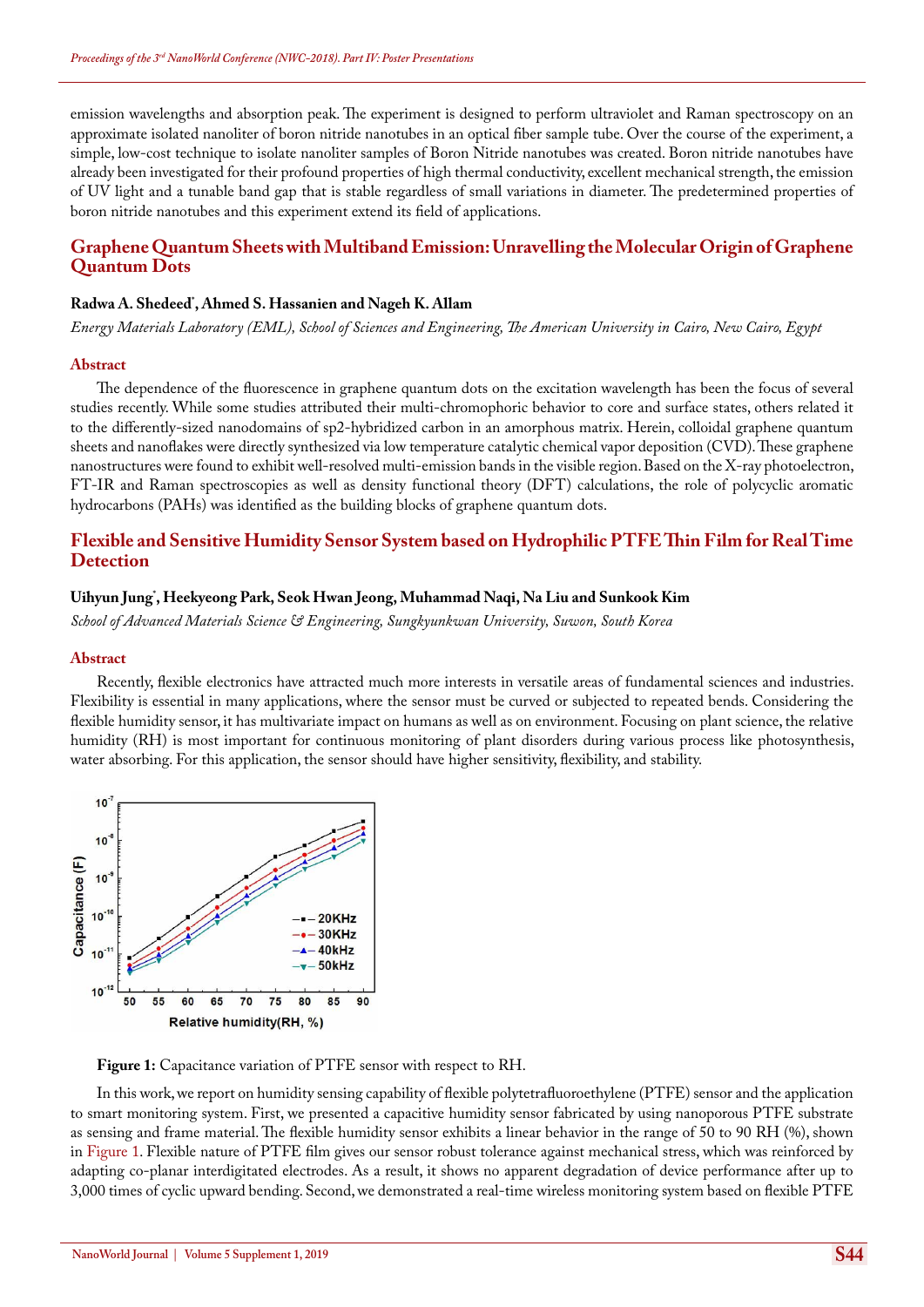humidity sensor as data acquisition component. Bluetooth module connected by sensor enable wireless communication to smartphone. We demonstrated the functionality of our sensing system by attaching the flexible humidity sensor to a cylindrical surface and collecting data in real time.

### **Water-Soluble Iron Oxide Magnetic Nanoparticles (NPs) Coated by Biomaterials as Potential Negative Contrast Agents in Magnetic Resonance Imaging (MRI)**

### Alexandre D'Agostini Zottis'', Eduardo Sant'Ana Ricardo<sup>1</sup>, Brena Beatriz Pereira Ribeiro<sup>1</sup>, Jeovandro Maria Beltrame<sup>2</sup>, **Mayara da Silva1 , Luiz Felipe Nobre3 , Lucas Freiberger de Souza3 and Rozangela Curi Pedrosa2**

*1 Federal Institute of Education, Science and Technology of Santa Catarina – IFSC, Campus Florianopólis, Brazil 2 Federal University of Santa Catarina – UFSC, Florianopolis, Brazil 3 DMI Clinic -São José, Brazil*

#### **Abstract**

Superparamagnetic of iron oxide nanoparticles (SPIONs) may be an alternative for replacing gadolinium-based contrast agents (GBCAs), since they could to cause nephrogenic fibrosis in patients with kidney problems according to FDA. Our research group is focused on studies for synthetize SPIONS coated by biomaterials and investigate features as negative CAs for helping to the detection of the early breast cancer. Then, we compared the SPIONs coated by polyethylene glycol (PEG) – (A01 and A02) with a type of melanin, named pheomelanin (C01). The infrared of A01 and A02 identified chemical group of Fe<sub>3</sub>O<sub>4</sub>, respectively (595.2 cm<sup>-1</sup> and 575.3 cm<sup>-1</sup>) and peaks characteristic of PEG (-C-O-C at 1135 cm<sup>-1</sup> (A01) and 1124 cm<sup>-1</sup> (A02),  $CH_2$  at 1400.5 cm<sup>-1</sup> (A01 e A02), also O-H at 3399.9 cm<sup>-1</sup> (A01) and at 3434.8 cm<sup>-1</sup> (A02)). Besides, for C01, the infrared indicated a band at 612 cm<sup>-1</sup> attributed to  $\gamma$ -Fe<sub>2</sub>O<sub>3</sub>, and other peaks corresponding to pheomelanin (O-H at 3138.8 cm<sup>-1</sup>, C=O at 1621.7 cm<sup>-1</sup>, C-O at 1001 cm<sup>-1</sup> and C-S at 617, 75 cm<sup>-1</sup>). The DLS analysis indicated hydrodynamic sizes for all samples (less than 180 nm) and the EDS exhibited percentage indexes of iron and coating materials, confirming the formation of NPs. VSM analysis pointed out that the SPIONS A01 (22.2), A02 (65.0) and C01 (37.8) emu/g samples indicated superparamagnetic profile. Finally, for the measurements of MRI in  $\Gamma_2$  weight, the effect of signal reduction for iron concentrations, respectively for  $R_2(1/T_2)$ , the slope value of samples C01, A01 and A02 was 217.8 ± 20.9, 198.2 ± 18.1 and 304.0 ± 22.1 (M<sup>-1</sup>.s<sup>-1</sup>), respectively. In conclusion, all samples as coating materials for SPIONs used as negative CAS were confirmed.

### **Freezing Decrease the Integrity of DNA Molecules**

#### **Ian C. Hsu**

*Department of Biomedical Engineering and Environmental Sciences, National Tsing Hua University, Taiwan*

#### **Abstract**

DNA samples are commonly frozen for storage. However, freezing can compromise the integrity of DNA molecules. Considering the wide applications of DNA molecules in nanotechnology, changes to DNA integrity at the molecular level may cause undesirable outcomes. However, the effects of freezing on DNA integrity have not been fully explored. To investigate the impact of freezing on DNA integrity, samples of frozen and non-frozen bacteriophage lambda DNA were studied using optical tweezers. Tension (5 to 35 pN) was applied to DNA molecules to mimic mechanical interactions between DNA and other biomolecules. The integrity of the DNA molecules was evaluated by measuring the time taken for single DNA molecules to break under tension. Mean lifetimes were determined by maximum likelihood estimates and variances were obtained through bootstrapping simulations. The lifetimes of frozen DNA molecules are significantly reduced, implying that freezing compromises DNA integrity.

### **RNA Nanotechnology for Specific Delivery of Anti-miRNA for Suppression of Breast, Prostate and Brain Cancer**

#### Dan Shu", Daniel Binzel<sup>1</sup>, Tae Jin Lee<sup>2</sup>, Hongran Yin<sup>1</sup>, Yi Shu<sup>3,4</sup>, Hui Li<sup>1</sup>, Ren Xu<sup>4,5</sup>, Bin Guo<sup>6</sup>, Carlo M. Croce<sup>2</sup> and Peixuan Guo<sup>1,7,8</sup>

*1 Pharmaceutics and Pharmaceutical Chemistry, College of Pharmacy, The Ohio State University, Columbus, OH, USA*

*2 Department of Cancer Biology and Genetics, College of Medicine, The Ohio State University, Columbus, OH, USA*

*3 College of Pharmacy, University of Kentucky, Lexington, KY, USA*

*4 Markey Cancer Center, University of Kentucky, Lexington, KY, USA*

*5 Department of Molecular and Biomedical Pharmacology, University of Kentucky, Lexington, KY, USA*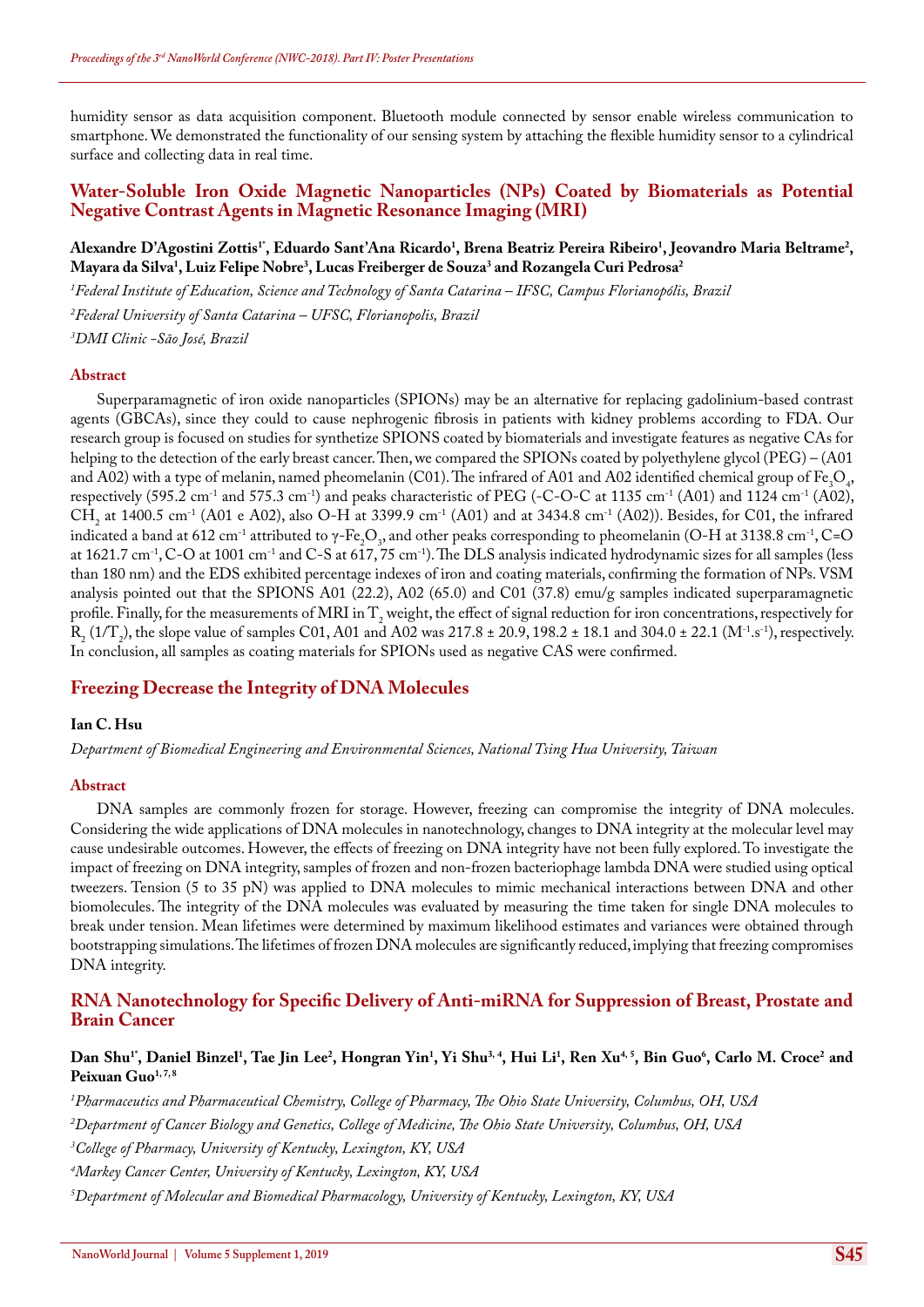*6 Department of Pharmaceutical Sciences, North Dakota State University, Fargo, ND, USA 7 Department of Physiology & Cell Biology, College of Medicine, The Ohio State University, Columbus, OH, USA 8 Dorothy M. Davis Heart and Lung Research Institute, The Ohio State University, Columbus, OH, USA*

#### **Abstract**

MicroRNAs (miRNAs) are non-coding RNA molecules that regulating post-transcriptional gene expression and cellular differentiation, proliferation and apoptosis. The oncogenic microRNA-21 gene (miR-21) has been identified commonly overexpressed in solid tumors such as breast, lung, prostate, colon, brain cancers etc. Knocked down miR-21 expression by antimiR21 has been proposed to treat solid tumors by up-regulating tumor suppressors, PTEN and PDCD4. However, delivery of anti-miR21 to the tumor without collateral damage requires an efficient and robust platform. Here, we report the application of RNA nanotechnology using three-way-junction (3WJ) nanoparticles derived from phi29 DNA packaging motor for specific delivery of anti-miR21 and to inhibit the growth of breast cancer, prostate cancer and brain cancer. Utilizing the thermodynamic ultra-stable 3WJ motif, multivalent RNA nanoparticles were constructed incorporating target ligands (such as Folate or PSMA and EGFR RNA aptamers) and high thermodynamic stable anti-miR21 seed as therapeutic module. The RNase resistant and thermos-dynamically stable RNA nanoparticles remained intact after systemic injection in mice and strongly bind to tumors with little accumulation in health organs eight hours' post-injection. The use of 20 nM RNA nanoparticles with 54nt 3WJ, 8nt anti-miRNA seed and 30-40 nt RNA targeting aptamers will enhance tumor regression effect. RNA nanotechnology exhibits clinical potentials as a platform for targeted cancer treatment.

### **Design and Evaluation of Self-assembled Scaffolds using Biodegradable Polymer Microparticles**

### **Akansha Singh\* , Prasad Admane, Robin Kumar and A. K. Panda**

*National Institute of Immunology, New Delhi, India*

#### **Abstract**

Scaffold fabrication method is momentous as it helps in defining the porous architecture and mechanical strength of the scaffold. The major problem associated with scaffold manufacturing techniques is loss and degradation of incorporated biostimulatory molecules, such as growth factors, drug or enzymes. A new method of scaffold fabrication using PDLA polymer was designed earlier in our lab. This method ensures limited loss of functional ability of the entrapped molecules. The labile biomolecules stay encased inside the fused particles and can be delivered through the scaffold in a controlled fashion. We have successfully entrapped antibiotics like Gentamycin and Neomycin inside scaffold particles. Antibiotic released from the scaffolds was found to be bioactive as tested against *Staphylococcus aureus* and the release pattern was biphasic over a period of one week. We have prepared scaffolds with different mechanical properties using nano-sized, micro-sized and macro-sized polymeric particles. The scaffolds were found to be non-toxic to murine fibroblasts cultures *in vitro* as well as to mice upon subcutaneous implantation. This method provides a novel and easy way of fabricating antibiotic loaded polymer scaffolds for varieties of applications. Furthermore, these scaffolds can be used for targeted delivery of drugs and growth factors encapsulated in polymeric nano- or micro-particles fused to form a membrane.

### **Ultrastructure of the Gut and Testis in** *Acheta domesticus* **after Exposure to Graphene Oxide in Food**

### Marta Dziewięcka<sup>1</sup>, Barbara Flasz<sup>1</sup>', Julia Karpeta-Kaczmarek<sup>1</sup>, Magdalena Rost-Roszkowska<sup>2</sup> and Maria Augustyniak<sup>1</sup>

*1 Department of Animal Physiology and Ecotoxicology, University of Silesia in Katowice, Katowice, Poland 2 Department of Animal Histology and Embryology, University of Silesia, Katowice, Poland*

#### **Abstract**

Market analysis unambiguously shows that materials of graphene family will be more and more often employed in industry, medicine and food production. Defining potential threats of new substances for organisms on an early stage of their production and implementation is a primary task of modern medicine, toxicology and ecotoxicology.

The main research problem of our project is assessment of influence of graphene oxide (GO) on the selected vital parameters of a model insect species *Acheta domesticus*.

In this research we attempted to investigate short-term *in vivo* toxicity of graphene oxide. The nanoparticles were administrated to *Acheta domesticus* with food during ten days of adult individuals.

The total oxidative stress was checked at the beginning and at the end of the experiment using flow cytometry. A histological assessment of the gut and male gonad (testis) was performed after ten days of treatment using Transmission Electron Microscopy (TEM). The results reported intensification of oxidative defense and numerous degenerative changes in the tissues of *Acheta*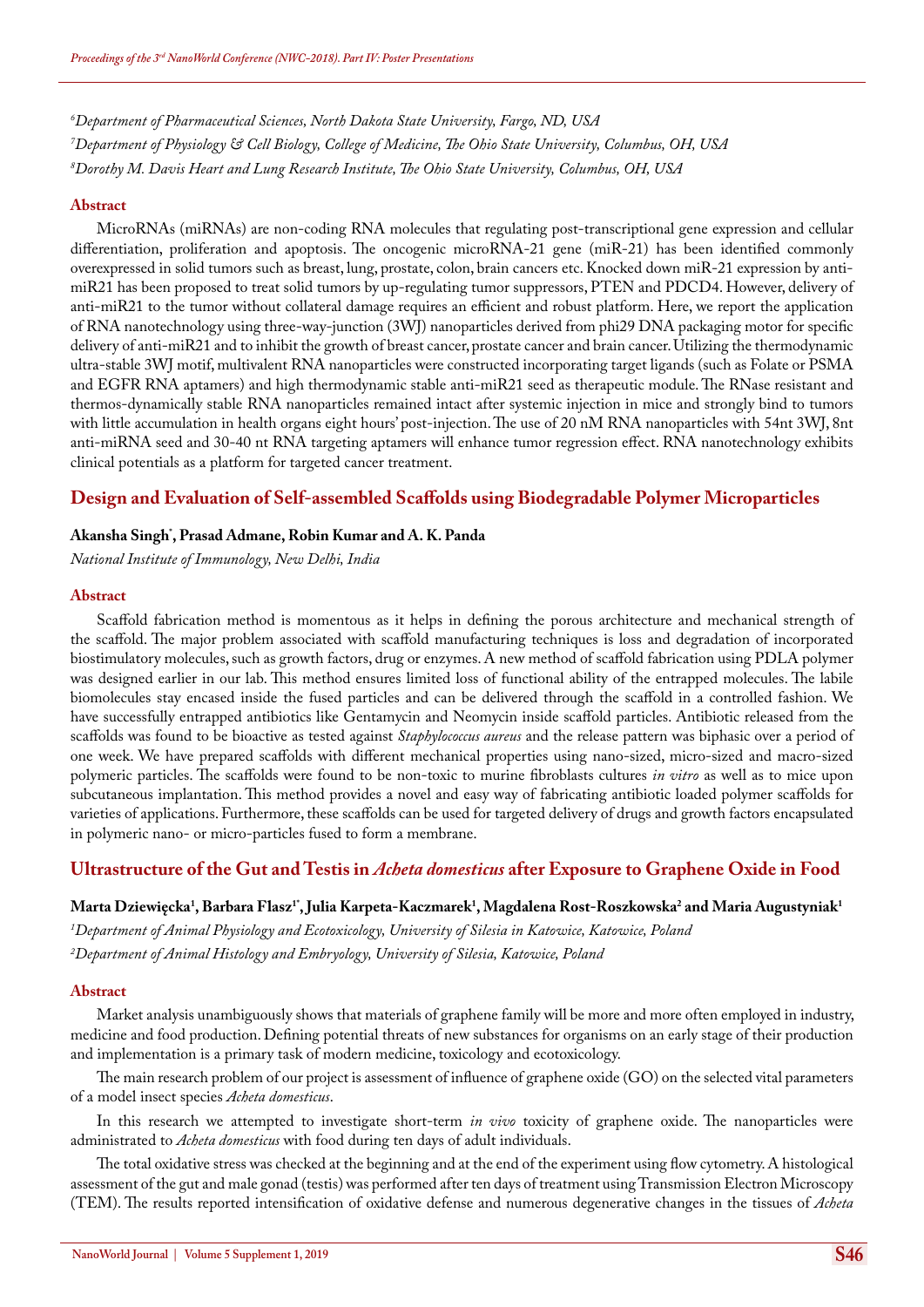*domesticus* (especially in the midgut and testis). We can therefore assume that graphene oxide can migrate via the epithelium to hemolymph, and then can be distributed throughout the whole organism.

**Acknowledgment:** The research was supported by the National Science Centre (NCN) on the basis of Agreement No. UMO-2016/23/N/NZ7/01977.

### **Electrically Controlled Drug Release from Drug Loaded Polymer Nanocomposite Films**

#### **Christian Chamberlayne1\*, Ephraim Neumann2\* and Richard Zare1**

*1 Stanford University, CA, USA 2 Leibniz University Hannover, Germany*

#### **Abstract**

Medical implants capable of releasing quantitative amounts of drugs on demand open many possibilities in medical devise applications. Toward this goal, we have developed drug loaded polymers that release drugs upon electrical stimulation. The polymer acts both as a drug reservoir and a release mechanism for medical implants. The ease at which electronics can be miniaturized as well as the quantitative control on amount of released drug through the voltage and current are two large advantages for electrically stimulated drug release.

Two issues facing the field of electrically stimulate drug release are: loading sufficient quantities of drug, and releasing said drug with low voltages. We demonstrate drug loadings above 40% by weight as well as drug release at low voltages (less than 1.5V). Our system is also quite versatile, allowing electrically stimulated drug release of a variety of drugs, spanning from small molecules up to small polypeptides like insulin.

### **Nanoprobes Displaying Surface Enhanced Raman Scattering Signals for the Multiplexed Detection of Protein Biomarkers**

### **In-Jun Hwang\* , Jin-Kyoung Yang, Tae Woog Kang and Jong-Ho Kim**

*Department of Chemical Engineering, Hanyang University, Ansan, South Korea*

#### **Abstract**

It is of importance to detect protein biomarkers in a sensitive and multiplexed manner for the early and accurate diagnosis of diseases. Herein, we present an approach for designing surface-enhanced Raman scattering (SERS) nanoprobes with various optical signals for the sensitive and multiplexed detection of the potential biomarkers of Alzheimer's disease (AD). For the synthesis of the SERS nanoprobes, silver nanoshells (AgNSs) were rapidly formed on the surface of silica nanoparticles via the Raman labels-assisted reduction of Ag ions under very mild conditions (25 °C and 60 min). As-prepared SERS nanoprobes had uniform AgNS with a 50 nm of thickness and a 2 nm of nanogaps for electric filed enhancement. The SERS nanoprobes exhibited strong Raman signals with the enhancement factor of 1.7 x 107. In addition, each SERS nanoprobe displayed its own Raman signal without overlapping. The SERS nanoprobes conjugated with antibodies were then applied for the sensitive and multiplexed detection of Alzheimer's disease (AD) biomarkers, such as Aβ40, Aβ42, and total tau proteins. It was found that the SERS nanoprobes were capable of detecting all the proteins at concentrations as low as 1 pg/ml in a multiplexed manner.

#### **Graphene Oxide can Cause Multigenerational Harmful Effects**

### **Marta Dziewięcka1\*, Barbara Flasz1 , Julia Karpeta-Kaczmarek1 , Jolanta Kwaśniewska2 and Maria Augustyniak1**

*1 Department of Animal Physiology and Ecotoxicology, University of Silesia in Katowice, Katowice, Poland 2 Department of Plant Anatomy and Cytology, University of Silesia in Katowice, Katowice, Poland*

#### **Abstract**

Graphene oxide (GO) – an oxidized derivative of graphene, has been acclaimed a "superstar" in the area of nanomaterials in recent years. It draws researchers' attention with a number of its unique physicochemical properties which determine its potentially widespread use in industry, science and medicine. Therefore, potential influence of graphene and its derivatives on environment is a burning issue nowadays. It seems obvious that nanoparticles can penetrate to the organism via many different ways. But still, knowledge about effects of long-term exposure of organism to nanoparticles, including GO, is rudimentary. In the long-term perspective the knowledge will influence progress of the civilization through determining potentially unfavorable consequences and contribution in assessing risk associated with use of graphene oxide, both for human and other organisms.

In our study we focused on long-term *in vivo* toxicity of graphene oxide. Two generations of house cricket (*Acheta domesticus*)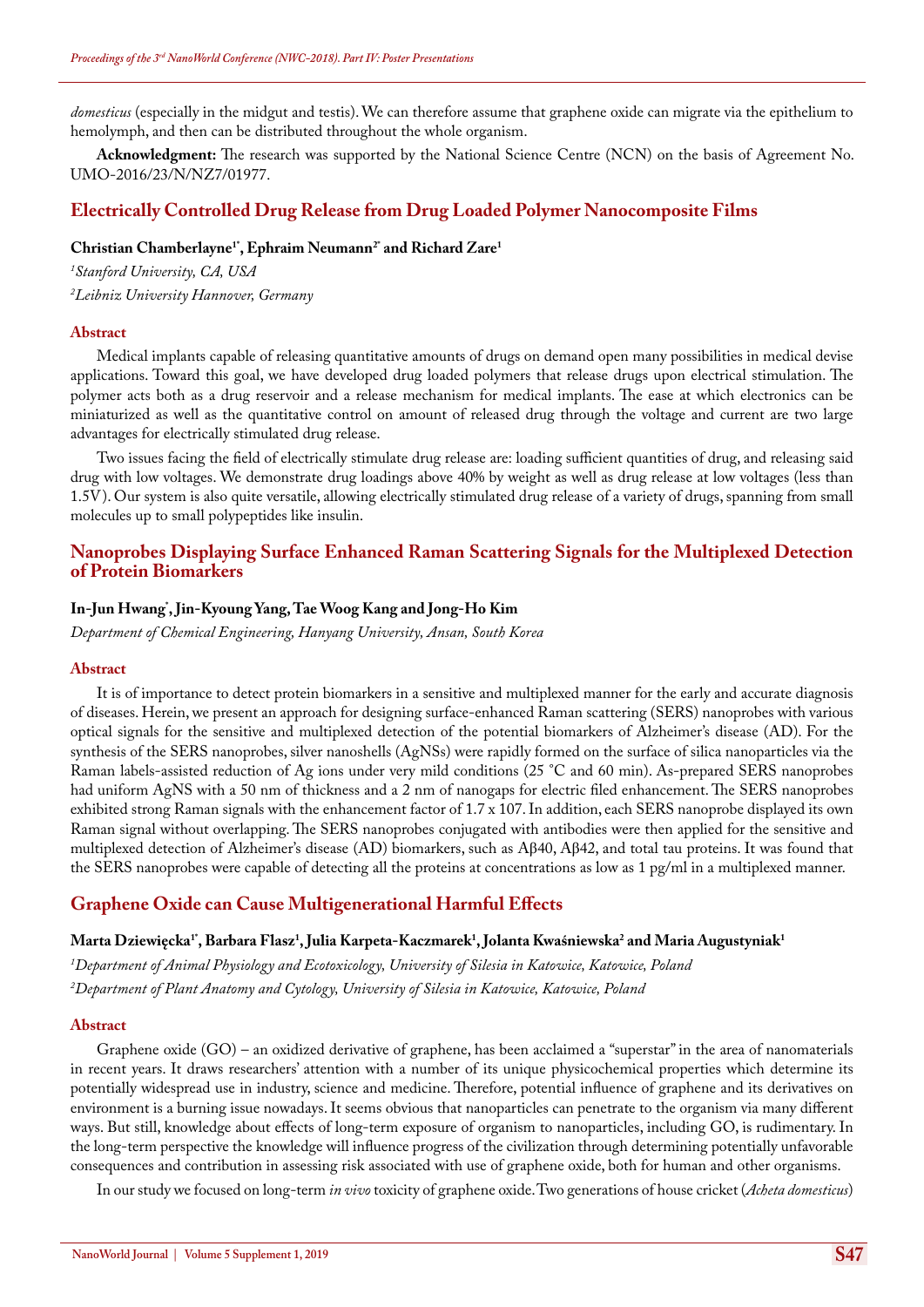were intoxicated with different concentrations of GO during the whole life cycle. We have confirmed important cellular changes (low energy budget, DNA damage, decreased cell viability), and reduced fecundity in insects after consumption of food with graphene oxide. Moreover, the second generation of *A. domesticus* presented significantly lower cell vitality compared to the first (parental) generation. We can presume that GO can cause multigenerational negative consequences.

**Acknowledgment:** The research was supported by the National Science Centre (NCN) on the basis of Agreement No. UMO-2016/23/N/NZ7/01977.

### **Innovative Strategy to Control the Functionalization of Nanoparticles**

### $\mathbf{Maurice\ Recti}$ , Hennie Valkenier<sup>1</sup>, Pascale Blond<sup>2</sup>, Ivan Jabin<sup>2</sup> and Gilles Bruylants<sup>1</sup>

*1 Engineering of Molecular Nanosystems, Université Libre de Bruxelles, Belgium 2 Laboratoire de Chimie Organique, Université Libre de Bruxelles, Belgium*

#### **Abstract**

Intense research in the field of nanomedicine, especially the development and optimization of nanomaterials, has paved the way to a wide range of potential diagnostic and/or therapeutic applications. Nanoparticles of noble metals or magnetic materials are expected to allow major achievements in this field thanks to their respective optical or magnetic properties. In this context, nanoparticles require a perfect colloidal stability and robustness towards physiological conditions (pH, ionic strength, protein adsorption etc). In addition to that, many applications require a strict control of the ligand density on the nanoparticles, which is a real challenge when these latter are grafted via the commonly used thiol groups [1].

In order to overcome these issues, we are developing an innovative and versatile strategy to robustly functionalize nanoparticles in a controlled way, based on the use of calixarene-diazonium salts.

We report here the proof-of-concept of this strategy on gold nanoparticles (GNPs), on which we have shown that it is possible to obtain a monolayer of calixarenes via the formation of a covalent bond Au-C leading to highly stable and robust GNPs [2]. We have also achieved the grafting of mixed layers of two calixarenes around the GNPs and demonstrated that their proportions at the surface can be tuned [3]. On this basis, it is thus possible to functionalize GNPs with a defined number of reactive functional groups, allowing their controlled post-functionalization with organic ligands.

Efforts are now on going to demonstrate the applicability of this strategy to other types of nanoparticles. Preliminary but promising results indicate the versatility of our strategy.



 $R_1$ : Non functional group /  $R_2$ : Functional group (-COOH, Alkyne,...

#### **References:**

- 1. [Retout M, Valkenier H, Triffaux E, Doneux T, Bartik K, et al. 2016. Rapid and selective detection of proteins by dual trapping using gold nanoparticles](https://pubs.acs.org/doi/abs/10.1021/acssensors.6b00229)  [functionalized with peptide aptamers.](https://pubs.acs.org/doi/abs/10.1021/acssensors.6b00229) *ACS sens* 1(7): 929-933. <https://doi.org/10.1021/acssensors.6b00229>
- 2. [Troian-Gautier L, Valkenier H, Mattiuzzi A, Jabin I, den Brande NV, et al. 2016. Extremely robust and post-functionalizable gold nanoparticles coated](https://www.ncbi.nlm.nih.gov/pubmed/27452314)  [with calix\[4\]arenes via metal–carbon bonds.](https://www.ncbi.nlm.nih.gov/pubmed/27452314) *Chem Commun (Camb)* 52(69): 10493–10496. <https://doi.org/10.1039/C6CC04534K>
- 3. [Valkenier H, Malytskyi V, Blond P, Retout M, Mattiuzzi A, et al. 2017. Controlled functionalization of gold nanoparticles with mixtures of calix\[4\]arenes](https://www.ncbi.nlm.nih.gov/pubmed/28727432)  [revealed by infrared spectroscopy.](https://www.ncbi.nlm.nih.gov/pubmed/28727432) *Langmuir* 33(33): 8253-8259. <https://doi.org/10.1021/acs.langmuir.7b02140>

### **Smart Assembly of Mn-Ferrites/Silica Core-Shell with Fluorescein and Gold Nanorods: A Robust and Stable Nanomicelle for** *In vivo* **Triple Modality Imaging**

#### **Mirko Maturi1\*, Ilaria Monaco1 , Paolo Armanetti2 , Erica Locatelli1 , Alessandra Flori2 , Serena del Turco2 , Luca Menichetti2 and Mauro Comes Franchini1**

*1 Department of Industrial Chemistry "Toso Montanari", University of Bologna, Italy 2 Italian National Research Council (CNR), Pisa, Italy*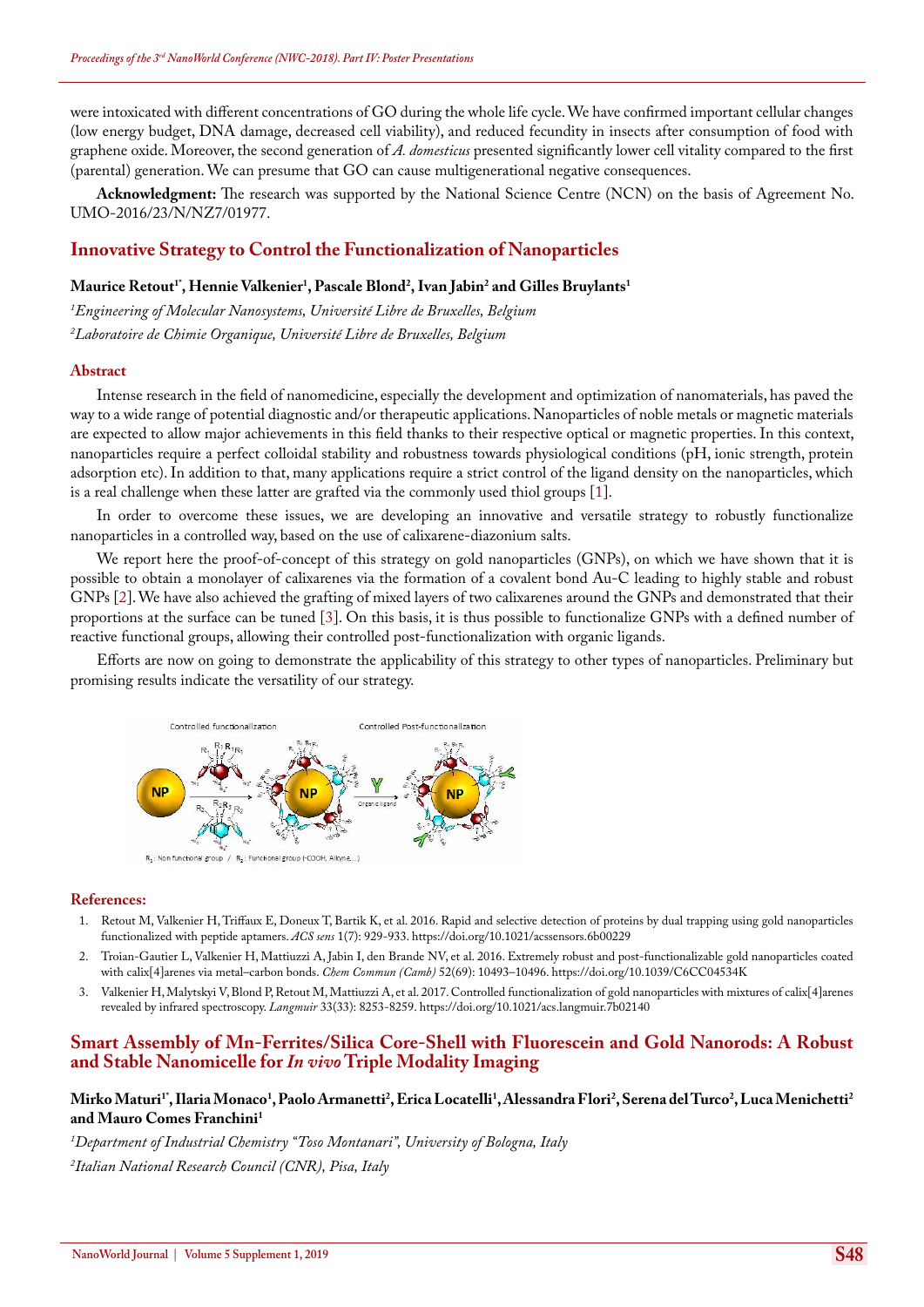#### **Abstract**

Lately, the attention towards multiple modality imaging with nanostructured contrast agents have rapidly grown thanks to the remarkable properties displayed by metallic nanostructures. Herein we report the synthesis of a resilient nanosystem based on silica-coated magnetic MnFe<sub>2</sub>O<sub>3</sub> nanoparticles conjugated to fluorescein and PEGylated gold nanorods embedded in polymeric micelles (MnFe<sub>2</sub>O<sub>4</sub>@SiO<sub>2</sub>@GNRs@PMs), for magnetic-photoacoustic-optical triple-modality imaging. The magnetic relaxivity of the nanosystem has been evaluated, revealing high  $r_2/r_1$  ratios that suggests the effectiveness of the nanosystem as  $\Gamma_2$ -contrast agent with MRI instrumentations commonly implemented at clinical stage. In addition, contrast-based fluorescence imaging has been tested both *in vitro* and *ex vivo*, showing that the nanosystem owned the suitable optical properties of fluorescein, with contrast intensities comparable with previously reported results. Finally, photoacoustic performances of the nanosystem have been evaluated, revealing good linearity between concentration and photoacoustic response in the 25 – 250 nM concentration. Furthermore, the performances of MnFe<sub>2</sub>O<sub>4</sub>@SiO<sub>2</sub>@GNRs@PMs for PA imaging have been tested *ex vivo* and *in vivo* with irradiation at 690 nm. The results showed a contrast-to-noise ratio (CNR) as high as 60 in a mouse leg subcutaneously injected with the nanosystem. The inner Mn-Ferrite core allowed for efficient MRI, the conjugation to fluorescein guaranteed sensitive detection by optical imaging and the presence of gold nanorods ensured enhanced photoacoustic contrast in the first biological window of the NIR spectrum, both *in vitro* and *in vivo*. Biocompatibility studies revealed no hemolytic effect induced by the nanoconstruct, revealing the applicability of the studied diagnostic tool for medical studies at the clinical stage.

### **Two-dimensional Nanosheet Biosensors for the Optical Detection of Pathogens**

### **Tae Woog Kang\* , Juhee Han, Sin Lee, In-Jun Hwang, Su-Ji Jeon, and Jong-Ho Kim**

*Department of Chemical Engineering, Hanyang University, South Korea*

#### **Abstract**

It is of great interest to modulate the dimension of nanomaterials for their biological applications. Herein, we present an effective approach for the exfoliation and functionalization of transition metal dichalcogenides (TMDs) such as  $\text{WS}_2$ , MoSe<sub>2</sub>, and  $\mathrm{WSe}_2$  with a recognition chemical element in an aqueous solution, and the application of exfoliated TMD monolayers for the selective detection of bacterial pathogens. Bulk TMDs were effectively exfoliated into TMD monolayers using a polysaccharide polymer in water via a pulse sonication process. The obtained TMD monolayers exhibited characteristic excitonic absorption and strong fluorescence in a visible range, as compared with their bulk counterparts. The TMD monolayers displayed their characteristic Raman scattering signals and the vibrational modes of the polymer in the Raman and FT-IR spectra, indicating that the exfoliation and functionalization of the TMD monolayers in an aqueous solution were successfully achieved. The TMD monolayers were then applied for the selective detection of bacteria without the use of antibodies. The  $\text{WS}_2$  monolayers were able to selectively detect *E. coli* at concentrations as low as a single copy.

### **Cytotoxic Evaluation of HDAC Inhibitor Conjugated Prodrug Micelles for Doxorubicin Delivery against Lung Cancer**

### **Bolutito Alade1\*, Ying Xie2 and David Oupicky2**

*1 Hampton University, Hampton, VA, USA*

*2 University of Nebraska Medical Center, Omaha, NE, USA*

#### **Abstract**

Colon cancer is the third most prevalent cause of cancer-related death and the second most common form of cancer in the United States. In colon cancer, as well as many other cancer types, the tumor suppressing gene p53 is typically subject to inactivation or mutation. Suppression of p53 leads to the dysregulation of the different classes of microRNAs. Among them, the upregulation of mi-34a induces cell apoptosis and/or cell cycle arrest in both cancerous and defective cells. The goal of this study was to characterize a newly developed hydroxychloroquine-conjugated polycation (HQ-P) in comparison with the parent polycation (P), as well as study each one's ability to deliver miRNA in HCT116 human colon cancer cells. The hypothesis for this study was that both delivery systems will have relatively similar physiochemical properties (size, ζ potential, miRNA loading capacity), but the HQ-P-based systems will demonstrate higher endosomal escape activity and cell apoptosis in cultured HCT116 cells.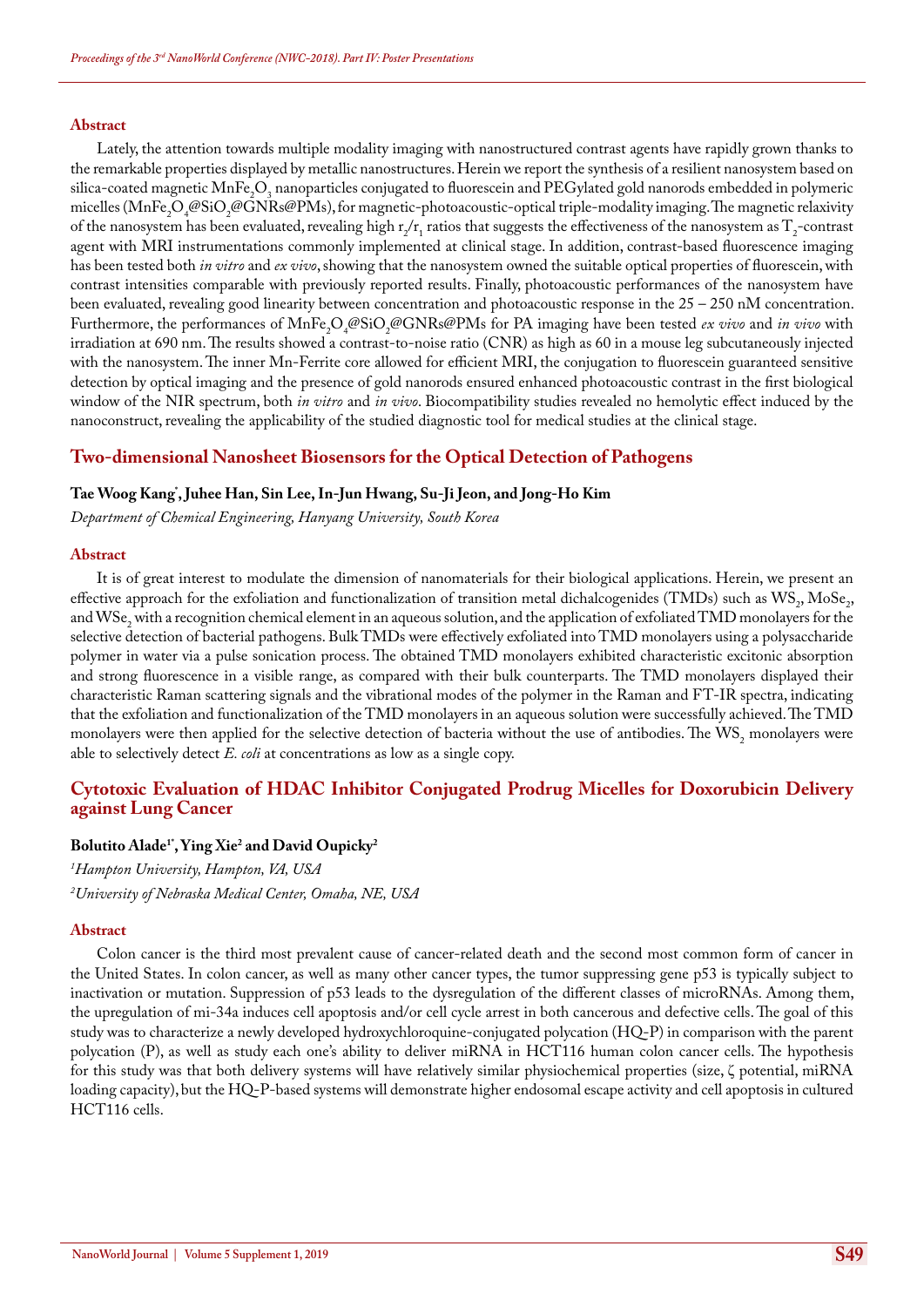### **RNA Nanoparticles Delivering Therapeutics for Thyroid, Prostate, Breast and Brain Cancer Treatment**

### **Congcong Xu\* , Peixuan Guo, Sissy Jhiang and Dan Shu**

*The Ohio State University, OH, USA*

#### **Abstract**

With the effective treatment of most thyroid cancer by total thyroidectomy and radioiodine ablation, 10% - 20% of the cases remain challenging due to the resistance to conventional chemotherapy and radioiodine therapy. New strategies with enhanced and prolonged therapeutic efficacy are urgently needed. Herein, we developed RNA nanotechnology-based system for therapeutic RNA delivery into thyroid cancer cells for effective cell inhibition. Specifically, a three-way junction (3WJ) motif derived from the packaging RNA (pRNA) of phi29 DNA packaging motor was engineered to harbor EGFR aptamer and antimiRNA 21 for targeted delivery. Flow cytometry analysis showed the specific binding of RNA nanoparticles to the thyroid cancer cells and the q-RT PCR results suggested the successful gene regulation. We envision that this 3WJ-based therapy platform holds great promises for radioiodine- and chemotherapy-refractory thyroid cancer.

### **RNA-based Micelles: A Novel Platform for Paclitaxel Loading and Delivery**

### $\bf{Yi}$  Shu<sup>1</sup>, Hongran Yin<sup>2</sup>', Mehdi Rajabi<sup>1</sup>, Hui Li<sup>2</sup>, Mario Vieweger<sup>2</sup>, Sijin Guo<sup>2</sup>, Dan Shu<sup>2</sup> and Peixuan Guo<sup>2</sup>

*1 Nanobiotechnology Center, Markey Cancer Center and Department of Pharmaceutical Sciences, University of Kentucky, KY, USA*

*2 Center for RNA Nanobiotechnology and Nanomedicine, College of Pharmacy, Division of Pharmaceutics and Pharmaceutical Chemistry, College of Medicine, Dorothy M. Davis Heart and Lung Research Institute and James Comprehensive Cancer Center, The Ohio State University, Columbus, OH, USA*

#### **Abstract**

RNA can serve as powerful building blocks for bottom-up fabrication of nanostructures for biotechnological and biomedical applications. In addition to current self-assembly strategies utilizing base pairing, motif piling and tertiary interactions, we reported for the first time to build RNA based micellar nanoconstruct with a cholesterol molecule conjugated onto one helical end of a branched pRNA three-way junction (3WJ) motif. The resulting amphiphilic RNA micelles consist of a hydrophilic RNA head and a covalently linked hydrophobic lipid tail that can spontaneously assemble in aqueous solution via hydrophobic interaction. Taking advantage of the feature of pRNA 3WJ branched structure, the assembled RNA micelles are capable of escorting multiple functional modules. As a proof of concept for delivery for therapeutics, Paclitaxel was loaded into the RNA micelles with significantly improved water solubility. The successful construction of the drug loaded RNA micelles was confirmed and characterized by agarose gel electrophoresis, atomic force microscopy (AFM), dynamic light scattering (DLS), and fluorescence Nile Red encapsulation assay. The estimate critical micelle formation concentration ranges from 39 nM to 78 nM. The Paclitaxel loaded RNA micelles can internalize into cancer cells and inhibit their proliferation. Further studies showed that the Paclitaxel loaded RNA micelles induced cancer cell apoptosis in a Caspase-3 dependent manner but RNA micelles alone exhibited low cytotoxicity. Finally, the Paclitaxel loaded RNA micelles targeted to tumor *in vivo* without accumulation in healthy tissues and organs. There is also no or very low induction of pro-inflammatory response. Therefore, multivalence, cancer cell permeability, combined with controllable assembly, low or nontoxicity nature, and tumor targeting are all promising features that make our pRNA micelles a suitable platform for potential drug delivery.

### **Protease-Activatable Polymersomes for Diagnostics and Treatment of Cancer Cell**

### Hyun-Ouk Kim<sup>1</sup>', Hyeyoung Son<sup>2</sup>, Jong-Woo Lim<sup>1</sup>, Jihye Kim<sup>1</sup>, Haejin Chun<sup>1</sup>, Geunseon Park<sup>1</sup>, Yong-Min Huh<sup>1</sup> and **Seungjoo Haam1**

*1 Department of Chemical and Biomolecular Engineering, Yonsei University, Seoul, South Korea 2 YUHS-KRIBB Medical Convergence Research Institute, Seoul, South Korea*

#### **Abstract**

Metastasis-associated proteases, such as MT1-MMP, play decisive roles during malignancy and have been used as biomarkers for diagnosis, prognosis, and drug targeting. Proteases-activatable polymersomes have great potential as cancer theragnosis platform due to the high selectivity of the activating proteases. Here we report a highly modular design for the efficient and simple synthesis of amphiphilic block polymer-peptide and copolypeptide based on methoxy-poly (ethyleneglycol)-bpolyleucine (mPEG-b-pLeu) and MT1-MMP antagonist peptide-b-polyleucine (MT1-peptide-b-pLeu), respectively. These amphiphilic self-assemble in water into polymersomes that can disassemble and release encapsulated imaging agent, gene and drug upon enzymatic activation. Importantly, this system was found to prevent the initiation and progression of cancer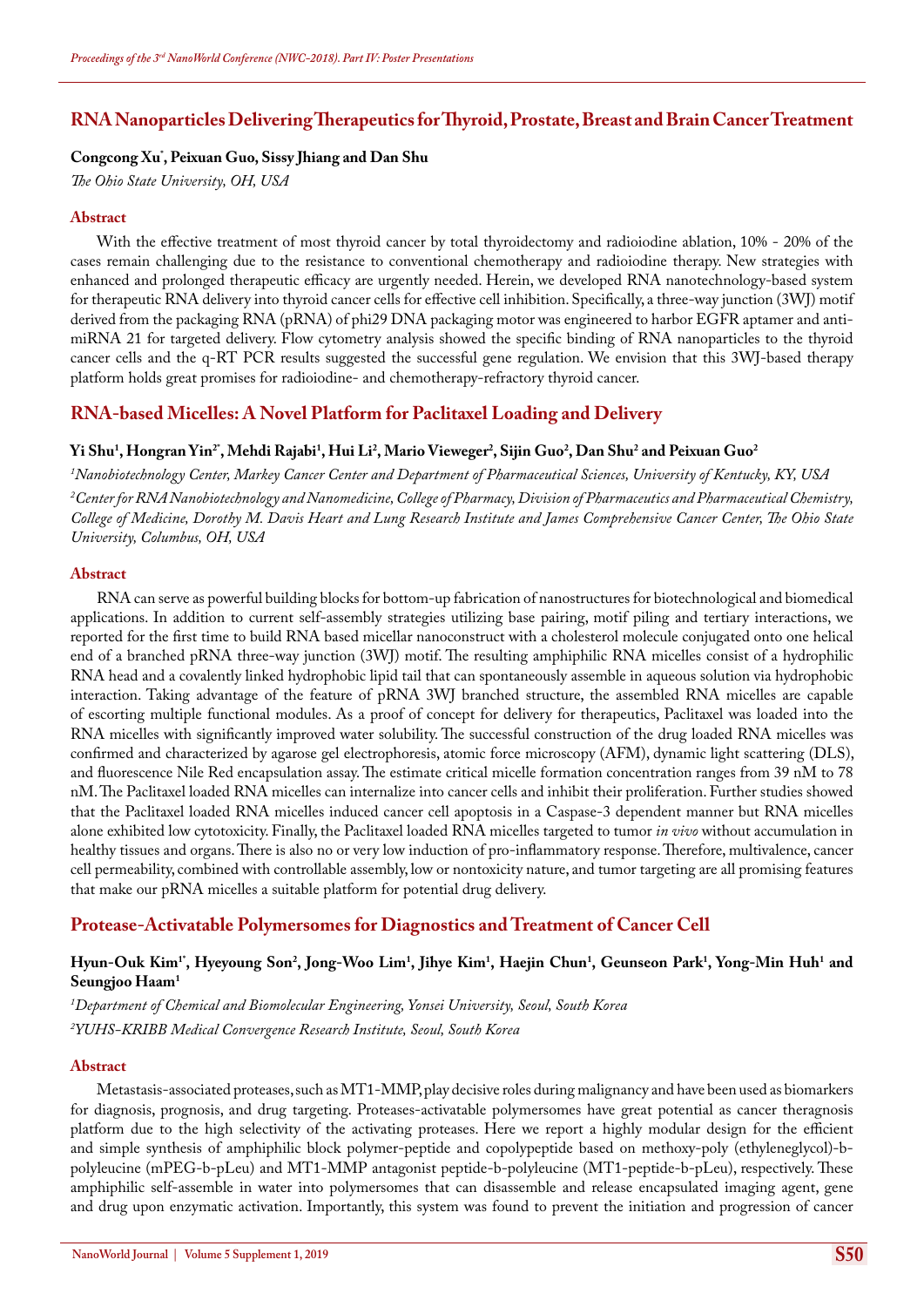metastasis. Consequently, this study may also provide new strategy in the development of nanomedicine for diagnosis and therapy of cancer metastasis.

### **Silver Nanoparticles as Antibacterial against Fish Bacterial Diseases**

### **Julio César Meneses1\*, Aida Handam1 , María del Carmen Monroy2 and Jorge Castro2**

*1 Laboratorio de Microbiología y Biología Molecular del Departamento de Atención a la Salud, Universidad Autonoma Metropolitana Unidad Xochimico, Mexico*

*2 Laboratorio de Alimento Vivo y Análisis Químico del Departamento del Hombre y su Ambiente, México City, Universidad Autonoma Metropolitana Unidad Xochimico, Mexico*

#### **Abstract**

Nanotechnology is a field of research of the nanoparticles due to their noble properties within that highlight its antimicrobial effect, in particular silver nanoparticles [1]. The use of silver as an antibacterial has been since ancient times. In aquaculture, the ornamental fish have expressed bacterial diseases, which have resistance to the different types of antibiotics [2]. The aquaculture industry are looking for new alternatives for the control of these diseases [3]. The aim of this work is to determine the antibacterial effect of silver nanoparticles (AgNPs) against Vibrio fluvialis. The AgNPs were synthesized at different concentrations (180 and 90 ppm) using sodium citrate as a reducing agent. The Turbidimetric assay [4] results shown that AgNPs could inhibit the grown of *V. fluvialis*, in concentration depended manner. The minimum inhibitory concentration (MIC) of AgNPs against *V. fluvialis* was 45 ppm. Toxicity results [5] prove that AgNPs are not toxic to Angel fish (*Pterophyllum scalare*). There was no harm in eyes, fins and scales. This study concluded that the AgNPs showed antibacterial activity against *V. fluvialis*. However, future studies of the effect of AgNPs are necessary in other pathogenic microorganisms, which affect the health of the ornamental fish.

#### **References:**

- 1. [Moritz M, Geszke-Moritz M. 2013. The newest achievements in synthesis, immobilization and practical applications of antibacterial nanoparticles.](https://www.sciencedirect.com/science/article/pii/S1385894713006669)  *[Chemical Engineering Journal](https://www.sciencedirect.com/science/article/pii/S1385894713006669)* 228: 596-613. <https://doi.org/10.1016/j.cej.2013.05.046>
- 2. [Handy RD. 2012. FSBI briefing paper: nanotechnology in fisheries and aquaculture.](http://www.fsbi.org.uk/assets/brief-nanotechnology-fisheriesaquaculture.pdf) *Fisheries Society of the British Isles* 1-29.
- 3. [Dananjaya SHS, Godahewa GI, Jayasooriya RGPT, Lee J, De Zoysa M. 2016. Antimicrobial effects of chitosan silver nano composites \(CAgNCs\) on](https://www.sciencedirect.com/science/article/abs/pii/S0044848615301423)  fish pathogenic *[Aliivibrio \(Vibrio\) salmonicida](https://www.sciencedirect.com/science/article/abs/pii/S0044848615301423)*. *Aquaculture* 450: 422-430. <https://doi.org/10.1016/j.aquaculture.2015.08.023>
- 4. [Clinical and laboratory standards institute \(CLSI\). 2012. Methods for dilution antimicrobial susceptibility tests for bacteria that grow aerobically,](http://www.facm.ucl.ac.be/intranet/CLSI/CLSI-2015-M07-A10-original.pdf)  [Approved standard-Ninth Ed.](http://www.facm.ucl.ac.be/intranet/CLSI/CLSI-2015-M07-A10-original.pdf) *CLSI* 32(2): 12-18.
- 5. Organisation for Economic Co-operation and Development (OECD). 2012. Guideline for Testing Of Chemicals Fish, Acute Toxicity Test, 1-15.

### **Identifying the Critical Amino Acids within Immunoglobulin Domain of Human Peroxidasin Necessary for Crosslinking of Basement Membranes**

### **M. Gaines-Smith\* , T. Maitre and I. Ero-Tollive**

*Hampton University, Hampton, VA, USA*

#### **Abstract**

Assembly and integrity of collagen IV networks is essential for the integrity of basement membranes. An integral component of collagen IV is the sulfilimine bond (S = N), between methionine-93 and hydroxylysine-211 within the NC1 domains. This bond was identified as important for stabilization of basement membrane networks. Peroxidasin has been identified as the multi-domain peroxidase responsible for catalyzing sulfilimine bond formation by using its peroxidase and n-terminus of the immunoglobulin (Ig) domain. Previously, we identified the peroxidase and immunoglobulin domain as the domains necessary for crosslinking the basement membrane. Therefore, our current work focuses on investigating and identifying the critical amino acids within the immunoglobulin domain of peroxidasin responsible for catalyzing sulfilimine bond formation. To this end, we are designing primers to introduce specific mutations into our target Ig site within peroxidasin. These mutants will later be transfected into HEK293T cells that are overlayed on uncrosslinked basement membrane generated by PFHR-9 cells. Using SDS-PAGE, western blots and commassie staining we will assess the amount of crosslinking to determine the critical amino acids of the immunoglobulin domain of peroxidsain that is necessary and sufficient for crosslinking the basement membrane. These findings will provide insight into the mechanism for crosslinking/sulfilimine bond formation within the basement membrane.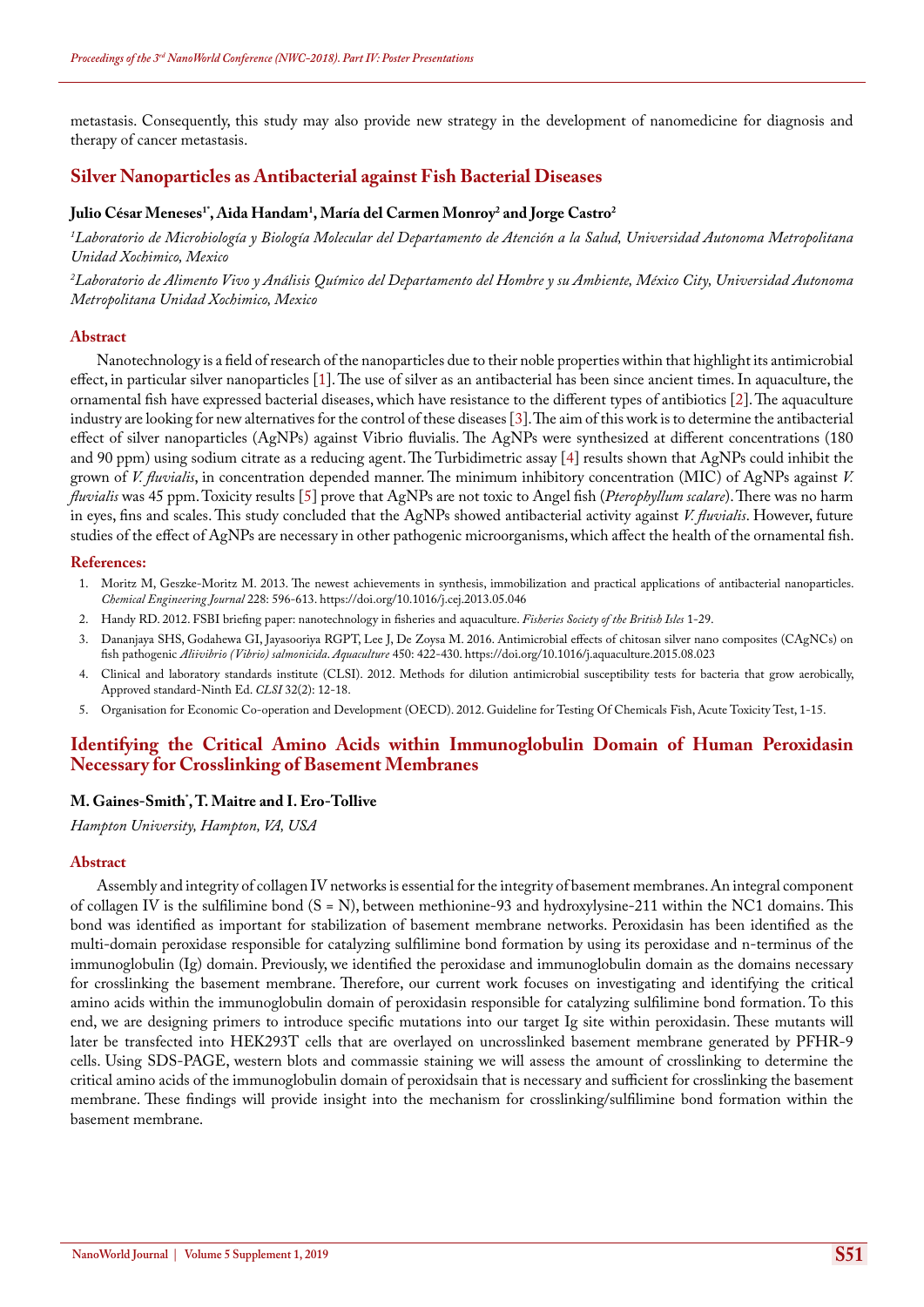### **Self-assemble Dynamics and Nanostructural evolution of a Novel Amphiphilic Chitosan for Drug Encapsulation and Release upon Anti-cancer Treatment**

### **Min-Chin Chang\* , Wei-Ting Huang, Ming-Chia Li and Dean-Mo Liu**

*Department of Materials Science and Engineering, Nano-Bioengineering Lab, National Chiao Tung University, Taiwan*

#### **Abstract**

Self-assembly has been an interesting and important dynamic behavior for a materials possessing amphiphilic nature, and this is frequently observed in nature. What is more critical and also a need to explore while its association with drug molecule(s), for encapsulation and release in order to achieve a better-than-ever medical efficacy, compared with conventional free-drug medication protocol. Here, we employ a novel amphiphilic biodegradable and biocompatible materials, carboxymethylhexanoyl chitosan (termed as CHC), which has been successfully synthesized from this lab. The self-assemble dynamics and nanostructural evolution of the CHC in the presence and absence of hydrophobic drug were intensively explored through the use of H-NMR, C-NMR, FTIR, DLS, TEM, circular dichroism (CD) and small-angle electron diffraction. The stability of the self-assembled nanostructure was measured and was found to become dynamic with drug presence, suggesting drug release lead to a nanostructural variation over a certain extent. A corresponding drug release dynamic was then characterized in this work and a full explanation on nanostructure-associated drug elution from a given nanocarrier was proposed, which will be important with respect to nanomedicinal design from molecular consideration. This work also confirmed a nanostructural stability and minimized critical micellar concentration, and high encapsulation efficiency for anti-cancer drug, ensuring a potential benefit for the CHC in biomedical applications.

### Non-aqueous Type Biosensor Based on Double Gate MoS<sub>2</sub> Field-effect Transistor for High Sensitive<br>LP **and Reproducible**

### **Seok Hwan Jeong\* , Heekyeong Park, Uihyun Jung and Sunkook Kim**

*School of Advanced Materials Science and Engineering, Sungkyunkwan University, South Korea*

#### **Abstract**

Label-free, high sensitivity, and rapid detection are utmost valuable advantages of biosensors based on field-effect transistor (FET). Among various semiconductor channel materials, two dimensional materials, such as graphene and transition metal dicalcogenizes (TMDs), have great potential for ultrahigh sensitive biosensor due to their large surface to volume ratio. Compared with graphene based FETs, TMDs based FETs are more effectively controlled by binding of biomolecules due to the existence of bandgap.

In this work, a molybdenum disulfide  $(MoS<sub>2</sub>)$  FET based biosensor was used for high sensitive prostate specific antigen (PSA) detector. The detection of PSA was occurred on surface of MoS<sub>2</sub> passivated with  $\text{Al}_2\text{O}_3$  top dielectric layer. This top layer was coated with high dense and well-oriented anti-PSA. Non-aqueous measurement process was selected for enhancement of both sensitivity and reproducibility. The pH memory theory, the proteins maintain their ionization state after removing aqueous, is a great theoretical tool of our detection systems. Non-specific binding between  $\mathrm{Al}_2\mathrm{O}_3$  above MoS<sub>2</sub> surface and other molecules was perfectly suppressed with casein blocker for high reliability. The ultrahigh sensitivity of our  ${\rm MoS}_2$  biosensor was proved with much low limit of detection of 100 fg/mL. Finally, theoretical simulation suggested that optimization of device parameter such as thickness of  $\mathrm{Al}_2\mathrm{O}_3$  layers offers the more enhanced performance of biosensor such as sensitivity and power-efficient.

### **Survival Fraction and RBE for X-ray Irradiated MDA-MB-231 Cell Culture with Intracellular Gold Nanoparticles: An Analytical Framework for the Assessment of the Cell Survival**

### **Wilmer Melo-Bernal\* , Marcelino Barboza-Flores and Valery Chernov**

*Universidad de Sonora, Mexico*

#### **Abstract**

The uses of gold nanoparticles (GNPs) as radiosensitizers have been widely explored during the last years. *In vitro* and *in silico* experiments have demonstrated a significant dose enhancement in the GNP vicinity and reduction in cell survival under X-ray irradiation. The dose enhancement due to GNPs is attributed to a large photoelectric cross section of gold at the K-shell, which leads to the increase in the number of lethal lesions in critical cell structures. Although the physical mechanisms of the energy deposition are understood, at present the reasons for the biological outcomes are not clear.

The GNP distribution in a cell is the most important factor that determines the dose delivered to the cell nucleus and the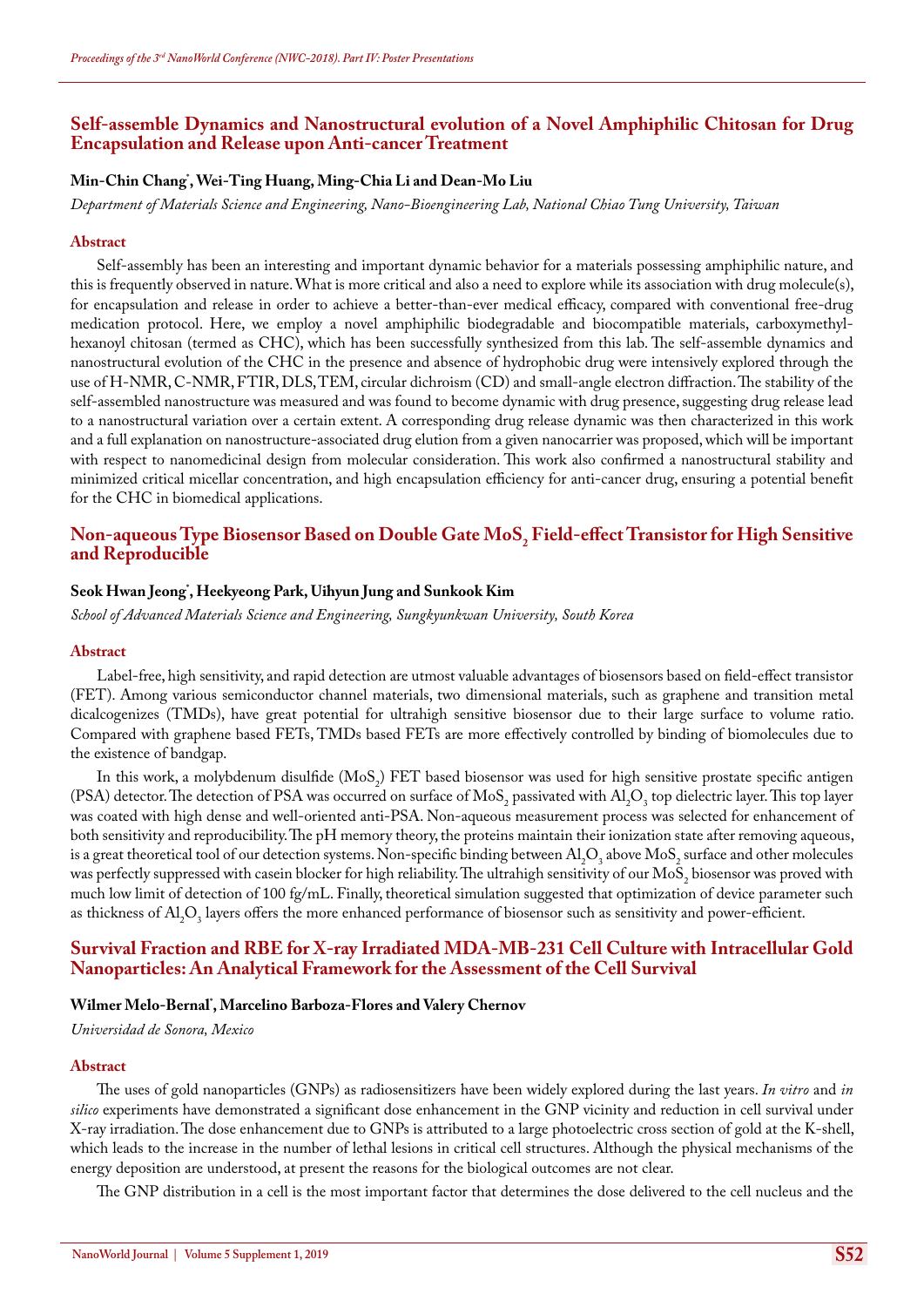probability of the cell survival. In this work, we use an analytical framework for the assessment of the cell survival proposed in [1], which is based on the Local Effect Model, allowing us to take into account the effects of highly inhomogeneous dose distribution in the nucleus due to the intracellular distribution of 20 nm GNPs. The survival fraction curves and the RBE of MDA-MB-231 cell structure irradiated with 100 keV X-rays were calculated using the published radial dose distributions around the GNPs and specific distributions of GNPs in cells. As a result, a set of survival curves and corresponding RBE were obtained that reasonably coincides with the data available in literature.

#### **References**

1. [Melo-Bernal W, Chernov V, Chernov G, Barboza-Flores M. 2017. Nanoscale dose deposition in cell structures under X-ray irradiation treatment](https://www.ncbi.nlm.nih.gov/pubmed/28624366)  [assisted with nanoparticles: an analytical approach to the relative biological effectiveness.](https://www.ncbi.nlm.nih.gov/pubmed/28624366) *Appl Radiat Isot* 138: 50-55. [https://doi.org/10.1016/j.](https://doi.org/10.1016/j.apradiso.2017.05.020) [apradiso.2017.05.020](https://doi.org/10.1016/j.apradiso.2017.05.020)

### **In-planta Quantum Dots Translocation via Rolling**

 $\bm{\mathrm{Y}}$ asmine AbdEllatif<sup>1</sup>', Andrew Towers<sup>2</sup>, Tyler Maxwell<sup>1,2</sup>, Swadeshmukul Santra<sup>1-4</sup> and Andre Gesquiere<sup>1-3, 5</sup>

*1 NanoScience Technology Center, University of Central Florida, Orlando, FL, USA*

*2 Department of Chemistry, University of Central Florida, Orlando, FL, USA*

*3 Department of Materials Science and Engineering, University of Central Florida, Orlando, FL, USA*

*4 Burnett School of Biomedical Sciences, University of Central Florida, Orlando, FL, USA*

*5 The College of Optics and Photonics (CREOL), University of Central Florida, Orlando, FL, USA*

#### **Abstract**

This work is focused to identify and confirm the translocation of the quantum dots within the citrus plant vascular tissue. This will be achieved by inducing pores in the stem region via roller, to permit the entrance of the quantum dots to the inside tissue. Plant branches were brought and treated as follows: rolled /covered with quantum dots, rolled /covered with water and non-rolled/ covered with quantum dots. Plants were dissected at the stem region and one section was obtained from each plant. Sections were examined by fluorescence lifetime imaging (FLIM), time correlated single photon counting (TCSPC) and optical microscopy imaging. It was found that the rolled sample with quantum dots acquired the quantum dots through the induced pores and translocated through the tissue. This is clearly appeared from the fluorescence lifetime values, TCSPC decay curves and the optical images (Figure 1). In conclusion, the induction of pores via roller with adding sufficient amount of quantum dots solution and prevent its dryness, ensures the quantum dots uptake and translocation into the plant instead of the gauze/ Swiffer® quantum dots treated plants only.



**Figure 1:** The optical microscope images (10X) for **(A)** rolled /covered with water sample (Control) and **(B)** rolled /covered with quantum dots sample. The blue arrow shows the quantum dots.

### **Synergistic Therapeutic Efficacy Using Dual-drug Co-delivery to Against Non-Small-Cell Lung Cancer: From** *In-vitro* **to** *In-vivo*

### **Yi-Hsin Chen\* , Yu-Chian Chiang, Wei-Ting Huang and Dean-Mo Liu**

*Department of Materials Science and Engineering, Nano-Bioengineering Lab, National Chiao Tung University, Taiwan*

#### **Abstract**

A novel dual-drug co-delivery nanosystem was successfully developed using carboxymethyl-hexanoyl chitosan (CHC) as a nanocarrier, through self-assembly co-encapsulation process designed in this work, for the treatment of advanced nonsmall-cell lung carcinoma (NSCLC, A549). A combination therapy with co-dosing of two drugs simultaneously with different mechanisms of action toward the disease site renders a synergistic therapeutic performance feasible. This has been confirmed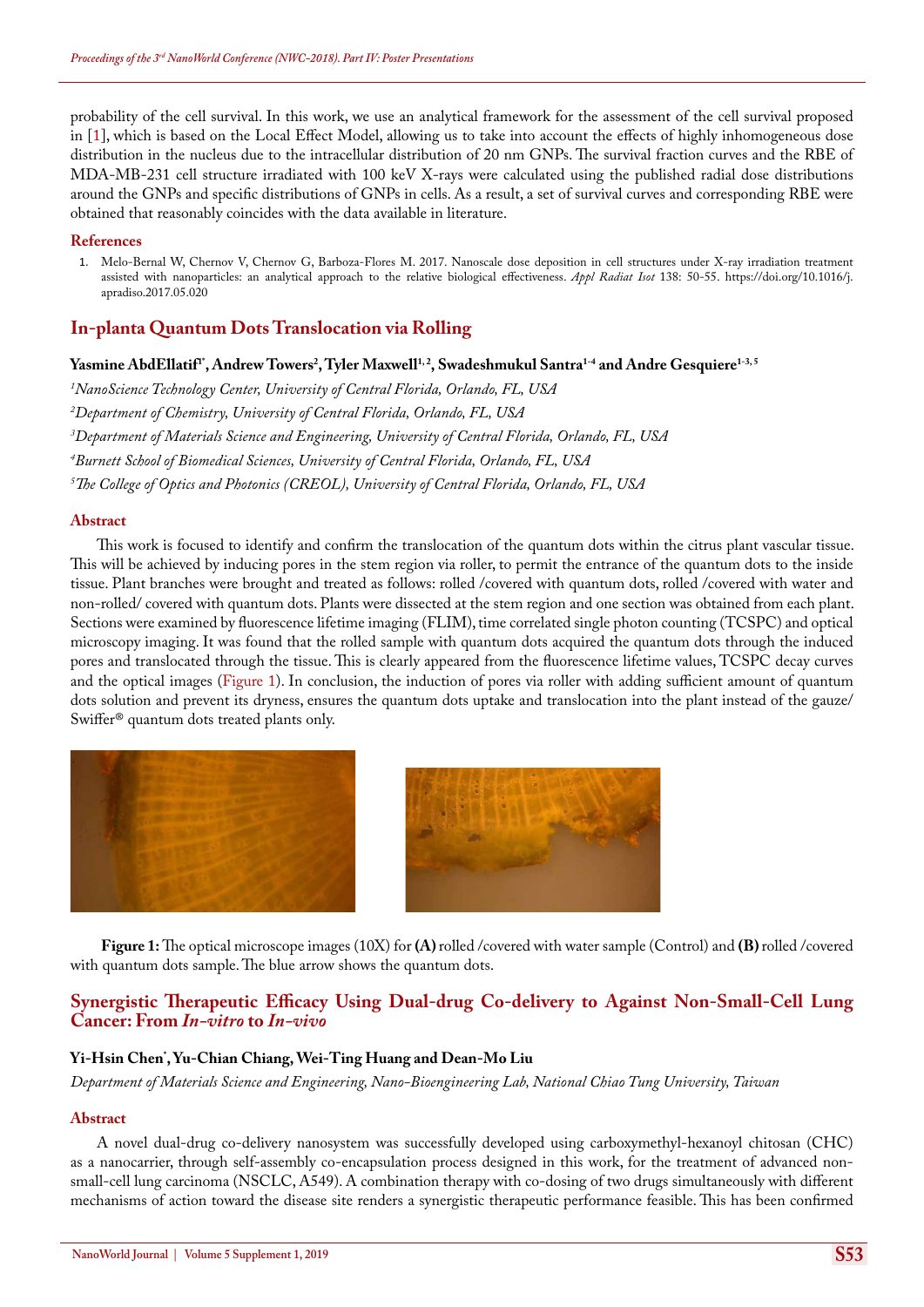in our work where a combination of chemo-drug, gemcitabine (dFdC), which effectively inhibit DNA formation, leading cell death, and a Chinese herbal drug, demethoxycurcumin (DMC), which is able to downgrade NF-kB expression and reduce largely the multi-drug resistance (MDR) mechanism, gave rise to a synergistic cell-killing performance, in terms of a measure of combination index. The same protocol was designed for in-vivo evaluation with a further modification with targeting moiety, EGFR antibody, on the co-delivery nanocarriers and a significantly enhanced inhibition on tumor growth was observed in a mice model, which further justified the co-delivery efficacy proposed in this work. Co-encapsulation and associated selfassembly behavior of the CHC nanocarrier were systemically explored and an optimized synthesis protocol for this dualdrug co-loaded system was experimentally determined in full. It is believed, from this work, optimization of the co-delivery nanosystem largely enhance therapeutic efficacy compared to either free drug or sequentially-delivered (one drug after another) dosing protocols. Our finding can then envision a future development on the use of anticancer drugs, either chemotherapeutic or possibly immunotherapeutic drugs, with optimal combination strategy in treating advanced tumor progression with greater performance and is highly feasible in clinical translation.

### **Design and Synthesis of Amphiphilic Acrylic-chitosan Macromolecule and its Association with Hydrogel Lens for Anti-glaucoma**

#### **Yunru Hsieh and Dean-Mo Liu**

*Department of Materials Science and Engineering, Nano-Bioengineering Lab, National Chiao Tung University, Taiwan*

#### **Abstract**

This work aimed at designing amphiphilic acrylic-chitosan macromolecule with self-assembly and water affinity properties to associate with hydrogel-based contact lens to treat glaucoma with enhanced efficacy and bioavailability. A newly-formed carboxymethyl-hexanoyl chitosan (termed as CHC) has been successfully developed from this lab for years. Its amphiphilic nature permitted a self-assembly nanostructure to evolve in aqueous media, and in the meantime, allows bioactive drug(s) to be encapsulated and delivered in a controlled, sustained manner for medication purpose. Combining the CHC, also a mucoadhesive biomaterials, with contact lens brings a new therapeutic strategy to treat eye disease, in particular, glaucoma. However, the lack of interfacial bonding between CHC and contact lens, either Poly-HEMA hydrogel or silicone-based hydrogel, reduced its mechanical integrity, water affinity (retention capability), and even optical clarity. Therefore, an attempt was made to link acrylic molecule with CHC via a chemical bonding, and from our work, it is being successfully synthesized a HEMA-conjugated CHC nanostructure (termed as H-CHC), without changing self-assembly nature and water affinity as of original CHC. Further association with poly-HEMA results in a high-clarity hydrogel lens, with much improved mechanical behavior, and high water retentionability. Encapsulating anti-glaucoma drug (with both single- and dual- drug protocols), a sustained release of the drug(s) from the resulting contact lens ensures a long-term control of intraocular pressure to a healthy level, between 15-20 mmHg and it is highly expecting the resulting drug-eluting contact lens can be successful in clinical translation.

### **Improving the Hydrogen Production in Water Splitting by a Simple Hot-press Process and Spontaneous Spatial Charge Separation Effect**

### **Wei-Hsuan Hung\* , Chien-Jung Peng, Kun-Lin Yang, Sz-Nian Lai and Chin-Ru Yang**

*Department of Materials Science and Engineering, Feng Chia University, Taichung, Taiwan*

#### **Abstract**

In this study, a spontaneous charge spatial separation (SCSS) and simple hot press process (HPP) has been adopted to enhance the efficiency of photocatalytic water splitting. Originally, the photocatalytic activity of hematite is limited by its relatively poor absorptivity, very short excited-state lifetime, and a short hole diffusion length. To address these issues, pseudocubic polyhedral α-Fe<sub>2</sub>O<sub>3</sub> phtoelectrode was fabricated and achieved the spontaneous charge spatial separation in water splitting process. The intrinsic charge spatial distribution has to be taken into account when selecting the facets, as it results in accumulation of photoexcited electrons and holes on certain semiconductor facets. Furthermore, we develop a new technology of using a simple hot press process to improve carrier transport, charge separation and longtime stability for photocatalytic water splitting. Without complicated nanostructure fabrication, this hot press process demonstrated a 2-fold enhanced photocurrent under A.M. 1.5 solar simulator irradiation. The enhancement is attributed to the improvement of carrier transport properties in  $TIO<sub>2</sub>Fe<sub>2</sub>O<sub>3</sub>$  matrix due to significant reduction of the film thickness after the hot press process. In addition, Tin (Sn) from the FTO substrate was diffused and doped into these polyhedral  $\alpha$ -Fe<sub>2</sub>O<sub>3</sub> and hot press TiO<sub>2</sub>-Fe<sub>2</sub>O<sub>3</sub> during the sintering process to serves as an electron donor and increases the carrier density. In addition, plasmonic gold nanoparticles were incorporated into these two systems, which would provide the strong field and hot electrons, resulting in the enhancement of visible light absorption efficiency and inhibit charge recombination, this leads the photocatalytic water splitting to achieve a further stage.